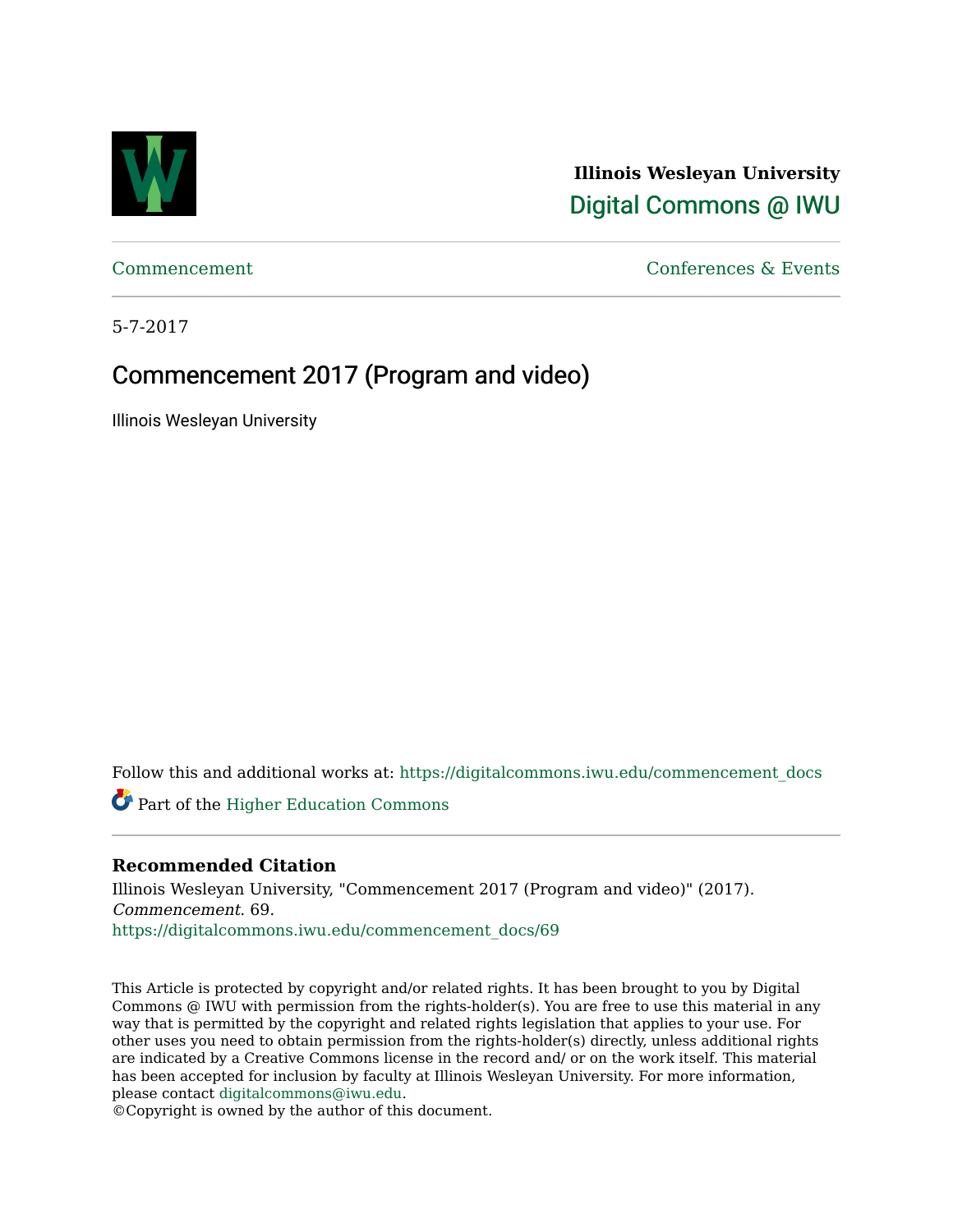

in our *167th Year*

 $-1850-2017-$ 



*May 7, 2017* 

The Glenn and Rozanne P. Kemp Commencement Plaza AT STATE FARM HALL

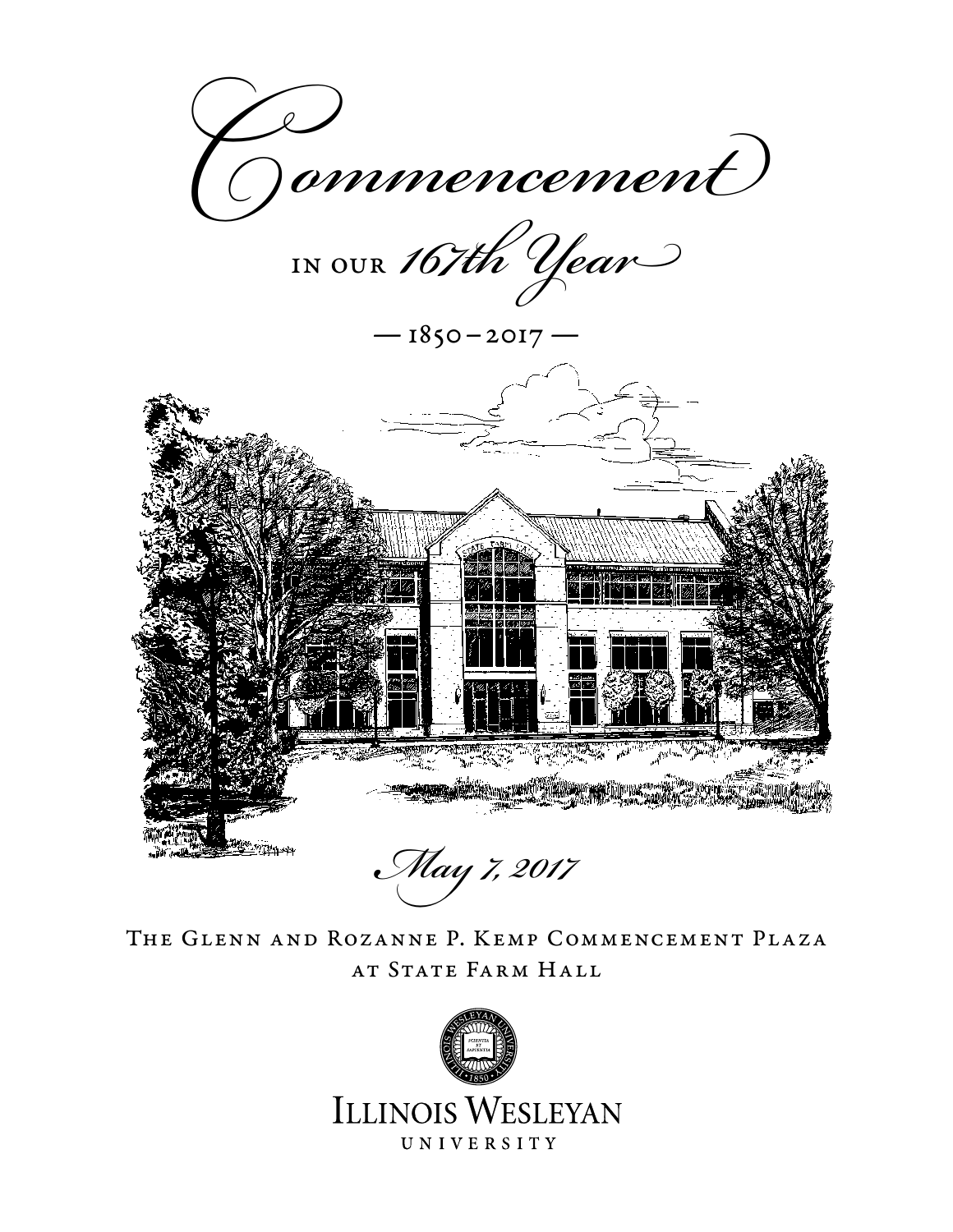Cover Illustration: The Glenn and Rozanne P. Kemp Commencement Plaza, which sits astride the south face of the State Farm Hall classroom building, was made possible by a gift from the Kemp Family Foundation. State Farm Hall opened for classes in the fall of 2013.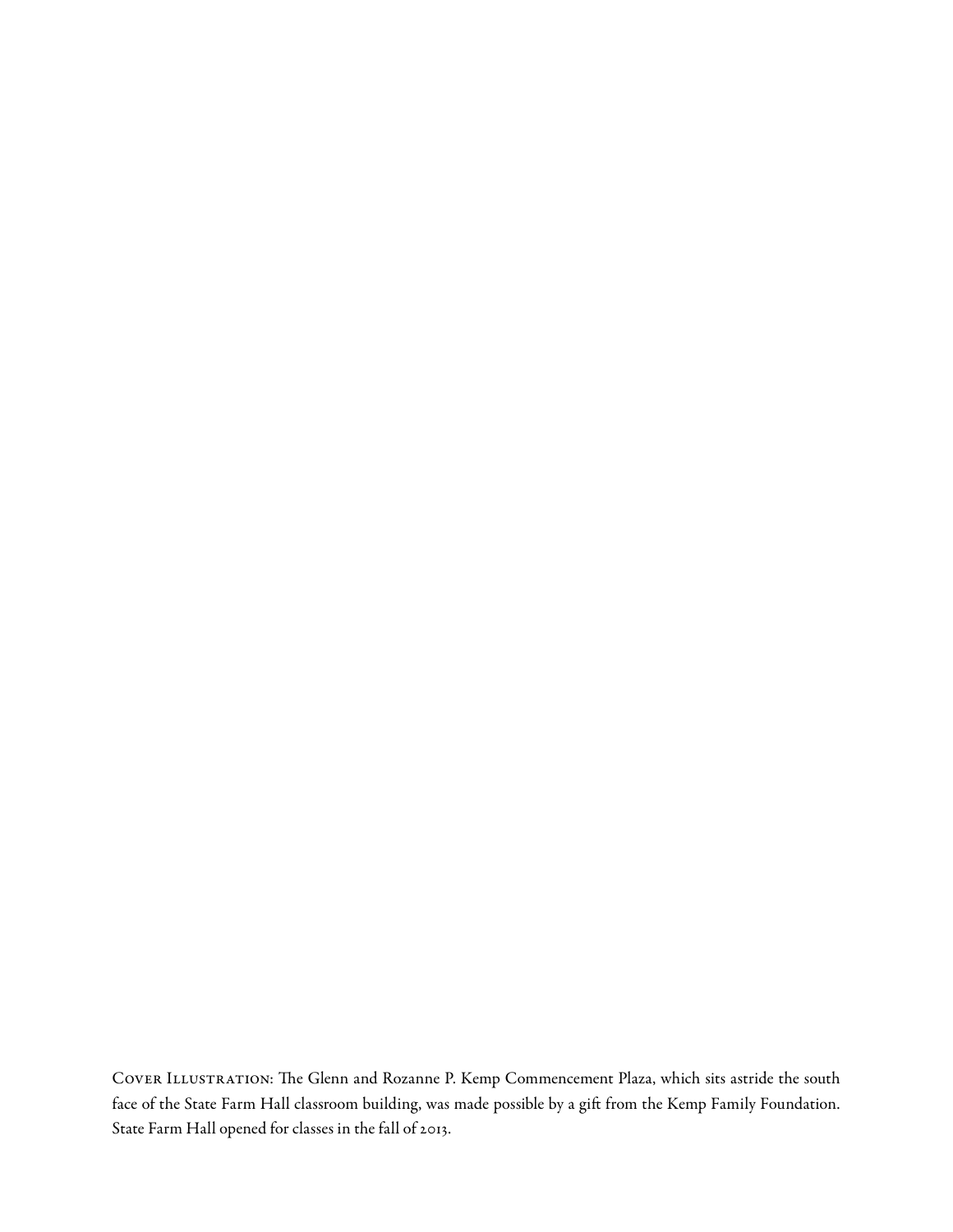

*Knowledge and Wisdom*

Illinois Wesleyan was founded in 1850 by 30 civic and Methodist Church leaders. During its first year, preparatory classes were taught; collegiate studies began in 1851.

Today, the University is an independent, residential liberal arts university, and exclusively undergraduate. Illinois Wesleyan enrolls approximately 1,900 students from 33 states and 24 countries. A highly selective institution, Wesleyan offers 81 majors, minors and programs in a unique curriculum that combines the liberal arts and sciences with professional schools of art, music, theatre and nursing.

Illinois Wesleyan has long had a commitment to diversity and inclusion. The Board of Trustees opened the University's enrollment to African Americans in 1867, and in 1880, Gus A. Hill became the institution's first African American graduate. The University's first female student, Hannah I. Shur, earned her degree in 1872. Illinois Wesleyan's first international students, Y. Osawa and K. Tanaka, arrived from Japan in 1889.

Another hallmark of the Illinois Wesleyan experience is the way that its faculty engage students inside and outside of the classroom. This tradition of faculty collaboration and engagement dates back to the institution's earliest days when Civil War veteran, geologist, and explorer John Wesley Powell engaged his students in exploration and fieldwork in the Rocky Mountain region. Powell, who designed the University seal and coined its *Knowledge and Wisdom* motto, went on to become the director of the U.S. Geological Survey and later the first director of the Smithsonian Institution's Bureau of Ethnology.

The Eckley Quadrangle, on which Commencement takes place, honors the University's 15<sup>th</sup> president, the late Robert S. Eckley, and his wife, Nell, who served from 1968 until 1986. Degrees are conferred on the Kemp Commencement Plaza named in honor of alumni Glenn '22 and Rozanne P. Kemp '27, whose family has had strong ties to the University for more than four generations.

Presiding at this year's Commencement will be Eric R. Jensen, who was named the University's 19<sup>th</sup> president in 2015. Graduates of the Class of 2017 will join more than 21,000 Illinois Wesleyan alumni living in all 50 states, the District of Columbia and 52 countries around the world.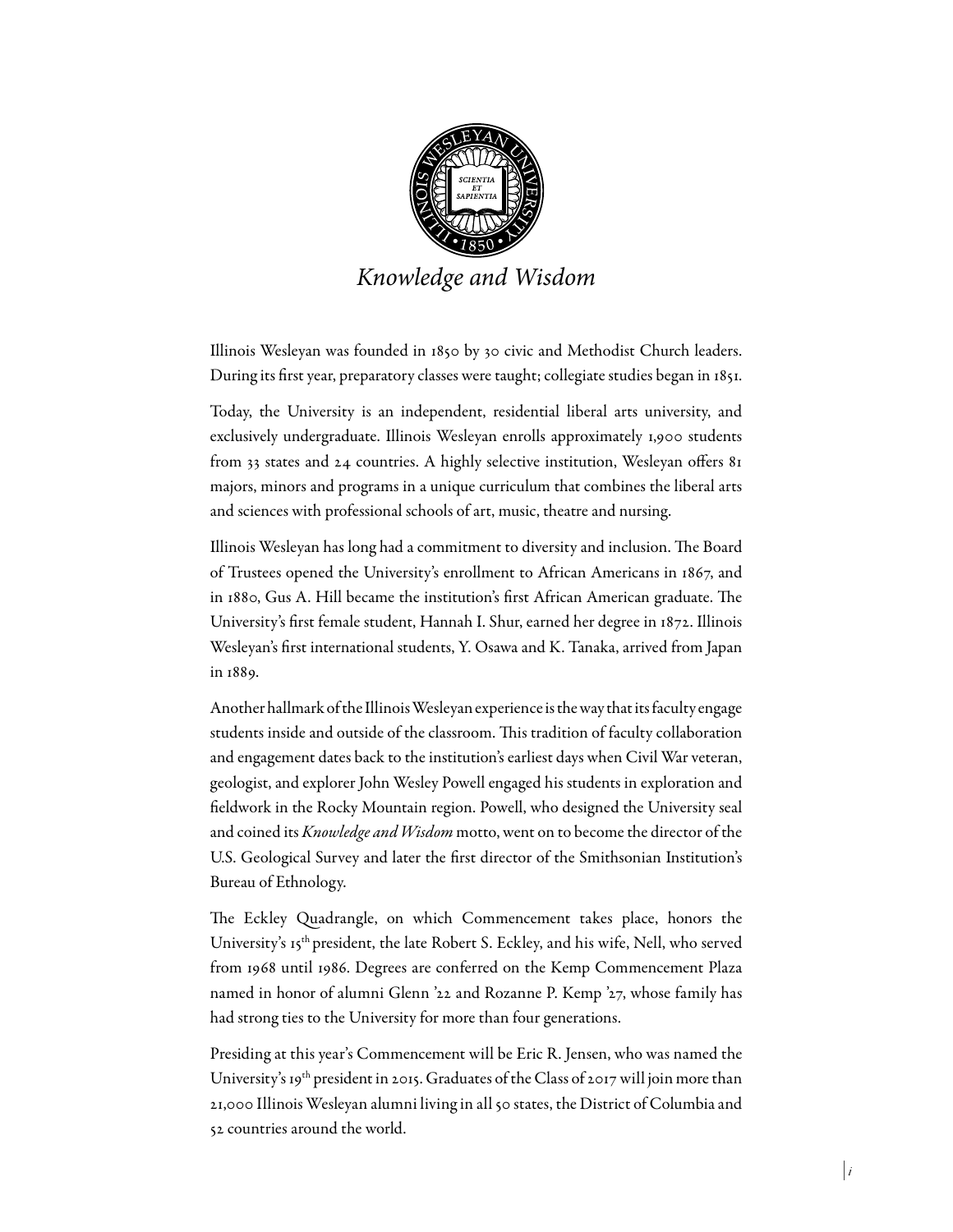*America The Beautiful*

O beautiful for spacious skies, For amber waves of grain, For purple mountain majesties Above the fruited plain!

America! America! God shed his grace on thee, And crown thy good with brotherhood From sea to shining sea.

> *—Katherine Lee Bates (1859–1929)*

*Alma Wesleyana*

From hearts aflame our love we pledge to thee, Where'er we wander over land or sea; Through time unending loyal we will be— True to our Alma Mater Wesleyan.

When college days are fully past and gone, While life endures from twilight dream till dawn, Grandly thy soul shall with us linger on— Star-crowned our Alma Mater Wesleyan!

> —Professor W. E. Schultz *(1887–1964)*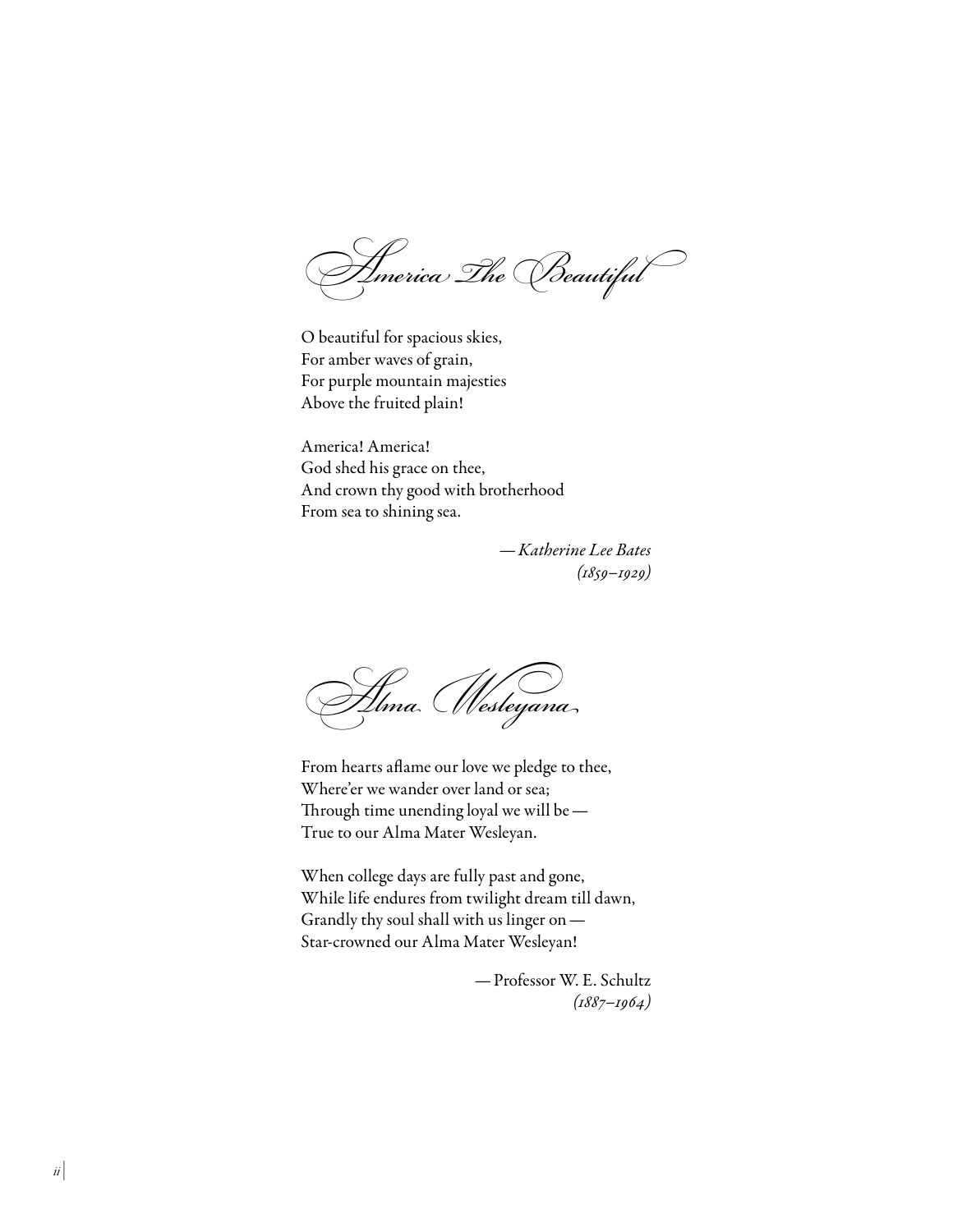

# *President Eric R. Jensen, Presiding Professor Rebecca Gearhart Mafazy, Mace Bearer*

| Prelude                                       | Illinois Wesleyan Wind Ensemble<br>Lev Ivanov, Conductor and<br>Visiting Assistant Professor of Music |                                                   | Address<br>Kathleen M. Murray '79<br>"The Future Belongs to Those Who Believe in<br>the Beauty of Their Dreams" - Eleanor Roosevelt |                                                  |
|-----------------------------------------------|-------------------------------------------------------------------------------------------------------|---------------------------------------------------|-------------------------------------------------------------------------------------------------------------------------------------|--------------------------------------------------|
| Music For a Festival                          |                                                                                                       | Gordon Jacob                                      | <b>Conferring of Degrees</b>                                                                                                        | President Jensen                                 |
| Overture                                      |                                                                                                       | $(1895 - 1984)$                                   |                                                                                                                                     | Karla Carney-Hall                                |
| Intrada                                       |                                                                                                       |                                                   | Vice President for Student Affairs / Dean of Students                                                                               |                                                  |
| <b>Processional</b> (please stand)            |                                                                                                       |                                                   |                                                                                                                                     | Leslie Betz'93                                   |
| Crown Imperial                                |                                                                                                       | William Walton                                    |                                                                                                                                     | Registrar                                        |
|                                               |                                                                                                       | $(1902 - 1983)$                                   |                                                                                                                                     |                                                  |
|                                               |                                                                                                       | arr. W.J. Duthoit                                 | <b>Bachelor</b> of Science<br>Victoria N. Folse '86                                                                                 |                                                  |
| Pomp and Circumstance                         |                                                                                                       | Edward Elgar                                      | in Nursing                                                                                                                          | Professor and                                    |
|                                               |                                                                                                       | $(1857 - 1934)$                                   |                                                                                                                                     | Caroline F. Rupert Chair of Nursing              |
|                                               |                                                                                                       |                                                   | <b>Bachelor of Fine Arts</b>                                                                                                        | Julie Johnson                                    |
| "America The Beautiful"                       |                                                                                                       | Celia Williams '17                                |                                                                                                                                     | Associate Professor and                          |
| (please remain standing                       |                                                                                                       | <b>MATERNA</b>                                    | Interim Director of the School of Art                                                                                               |                                                  |
| and join in singing)                          |                                                                                                       | Samuel A. Ward                                    | Thomas Quinn<br>Director and Associate Professor of Theatre Arts                                                                    |                                                  |
|                                               |                                                                                                       | $(1848 - 1903)$                                   |                                                                                                                                     |                                                  |
| Invocation                                    |                                                                                                       | Elyse Nelson Winger                               | Bachelor of Music and                                                                                                               | Mario J. Pelusi                                  |
| (remain standing)                             |                                                                                                       | University Chaplain                               | Bachelor of Music Education                                                                                                         | Professor and                                    |
|                                               |                                                                                                       |                                                   |                                                                                                                                     | Director of the School of Music                  |
| President's Welcome                           |                                                                                                       | Eric R. Jensen<br>President                       | Bachelor of Arts and<br><b>Bachelor</b> of Science                                                                                  | Provost Green                                    |
| <b>Trustee Greetings</b>                      |                                                                                                       | George A. Vinyard '71<br>Chair, Board of Trustees | <b>Closing Remarks</b>                                                                                                              | President Jensen                                 |
|                                               |                                                                                                       |                                                   | Alma Wesleyana                                                                                                                      | Ms. Williams                                     |
| <b>Remarks of Class President</b>             |                                                                                                       | Marrisa Cozzi '17                                 | (please stand and                                                                                                                   | NATIONAL HYMN                                    |
| <b>Faculty Reflections</b>                    |                                                                                                       | Carolyn Jarvis                                    | join in singing)                                                                                                                    | George William Warren                            |
| Professor of the School of Nursing            |                                                                                                       |                                                   |                                                                                                                                     | $(1828 - 1902)$                                  |
| The 2017 Student Senate Professor of the Year |                                                                                                       |                                                   |                                                                                                                                     | arr. Peter Andrew Gilbert'98                     |
| <b>Announcement of Honors</b>                 |                                                                                                       | President Jensen                                  | <b>Recessional</b> (remain standing)                                                                                                | Illinois Wesleyan<br>Wind Ensemble               |
|                                               |                                                                                                       |                                                   |                                                                                                                                     | Procession of the Nobles Nicolai Rimsky-Korsakov |
| <b>Awarding of Honorary Degrees</b>           |                                                                                                       | President Jensen                                  |                                                                                                                                     | $(1844 - 1908)$                                  |
|                                               |                                                                                                       | Provost Green                                     |                                                                                                                                     | arr. Erik W.G. Leidzén                           |
| Mr. Vinyard                                   |                                                                                                       |                                                   |                                                                                                                                     |                                                  |

*Please turn off cell phones. Remain seated until all graduates have exited.*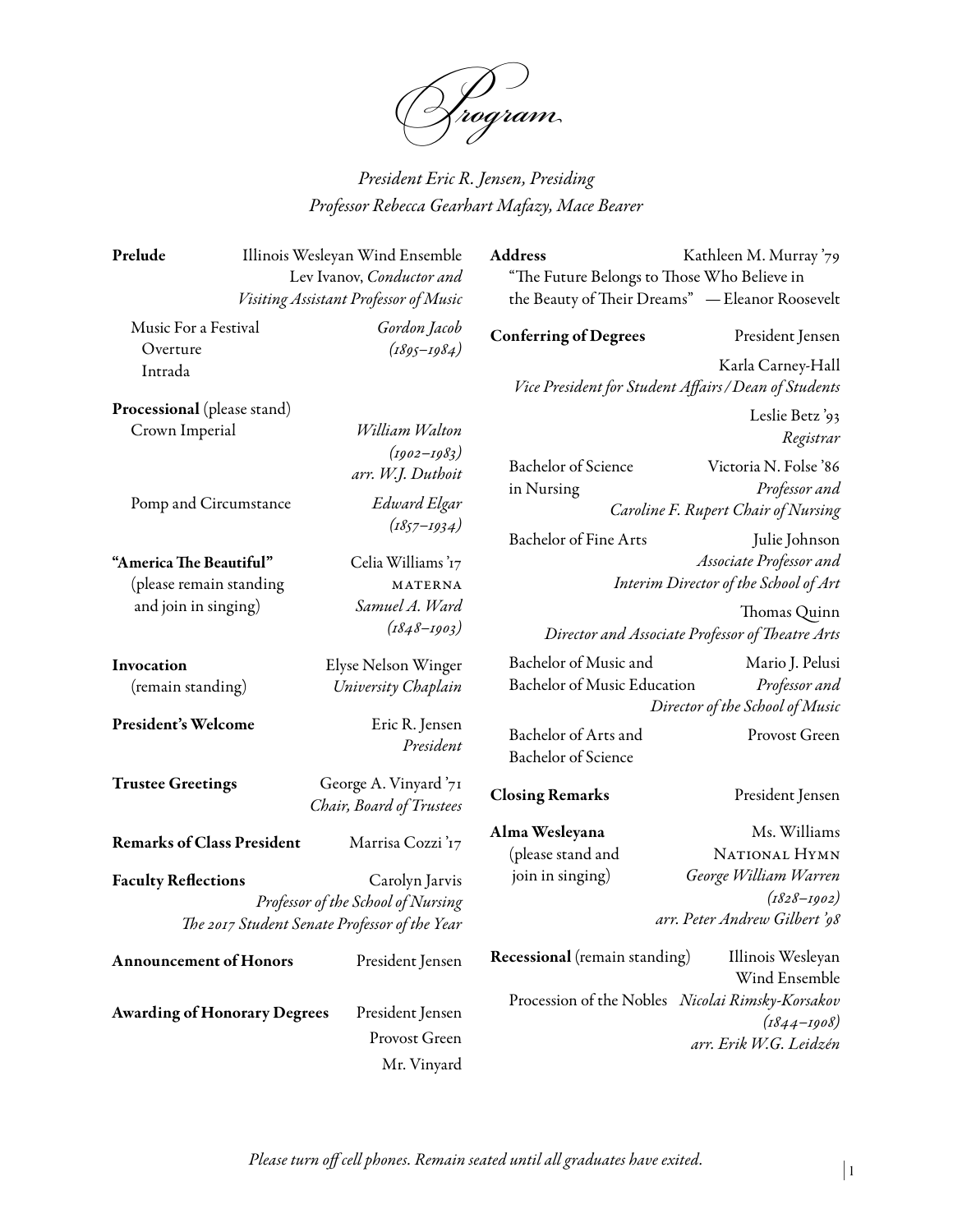*Commencement Speaker*



# Kathleen M. Murray '79

President, Whitman College, Walla Walla, Washington

Dr. Kathleen Murray, Class of 1979, is Whitman College's 14<sup>th</sup> president and the first woman to head the liberal arts college—known for its vibrant Northwest locations and rigorous academics—since its founding in 1882. Dr. Murray began her presidency in July of 2015 and is overseeing development of a five-year strategic plan and the building of a new residence hall, as well as other major projects.

Dr. Murray has spent her career at liberal arts institutions. Before becoming Whitman's president, she served as provost and dean of Macalester College in St.

Paul, Minnesota, from 2008 to 2015. There, she led the academic program, guiding planning for a new \$70 million fine arts center, and playing a key role in the development of a new campus strategic plan. At Birmingham-Southern College in Alabama, she was provost and vice president for academic affairs, as well as a professor of music. She spent most of her professional career in academia at Lawrence University in Appleton, Wisconsin, first as a member of the piano faculty and department chair, then as the dean of the conservatory of music, and finally as dean of the faculty.

Dr. Murray graduated from Illinois Wesleyan University in 1979 with a bachelor's degree in music. She then earned a master's degree of music in piano performance from Bowling Green State University in 1982 and a doctorate in piano performance and pedagogy from Northwestern University in 1989.

She has authored more than a dozen articles on music and music education, has recorded on the CRI record label, was an accompanist at the Prague Spring International Music Festival, and has performed on public radio and in numerous solo piano recitals. Dr. Murray is also a clinician and adjudicator both nationally and internationally.

Please welcome Kathleen Murray, who is a passionate advocate of the liberal arts and the residential experience. She believes that her undergraduate years at Illinois Wesleyan helped lay the foundation for her career as a scholar as well as an artist, and for her life.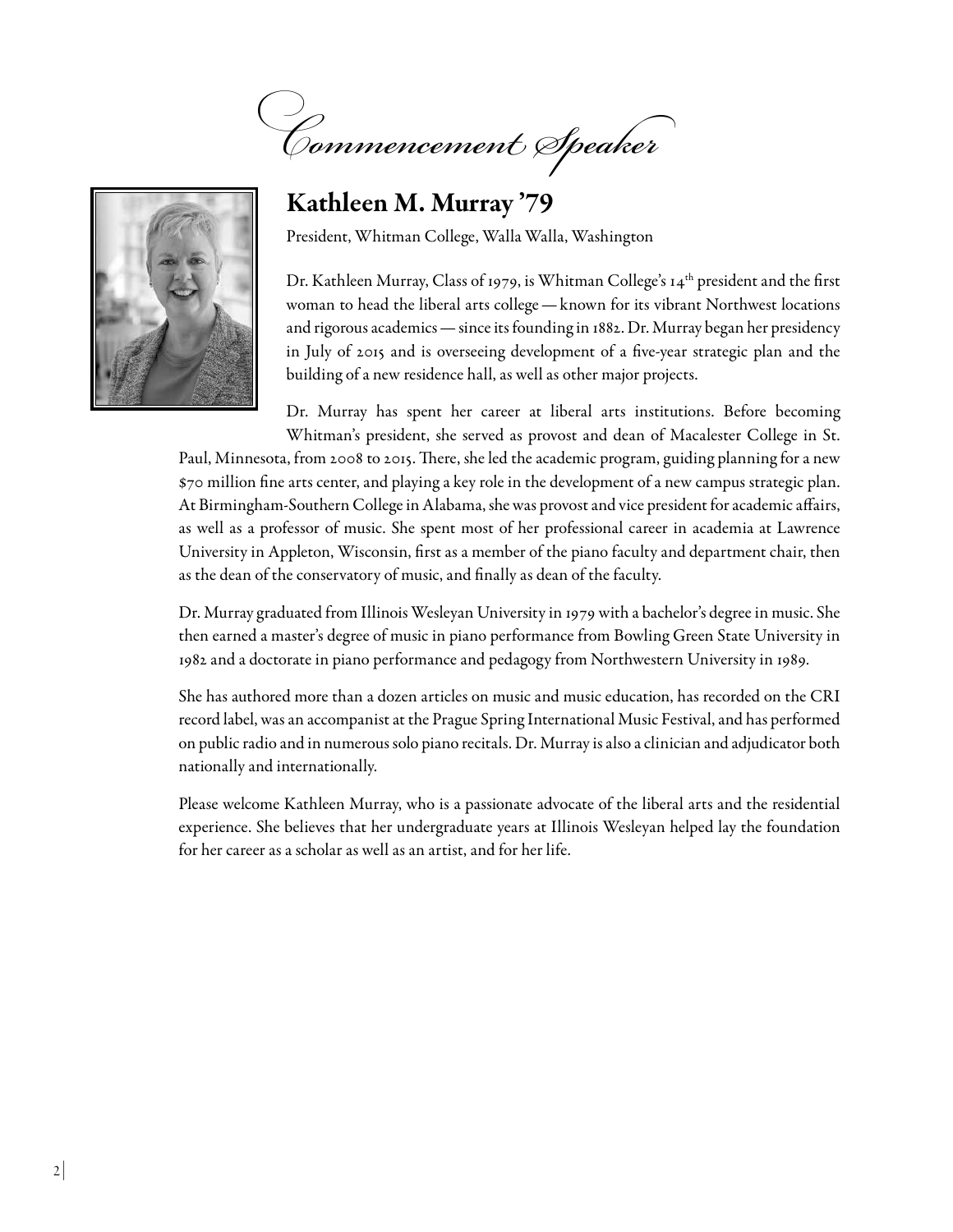*Honorary Degree Recipient*



# Samuel Porritt III '84

Founder, Falling Forward Foundation

Sam Porritt is the founder of the Falling Forward Foundation, the only nonprofit organization in the United States addressing an issue that could affect millions of people. Virtually all medical insurance policies have a "therapy cap"—a limit on how much rehabilitation will be covered. When insurance stops paying, Falling Forward funds the continued rehabilitation of patients recovering from catastrophic medical issues such as strokes, brain injuries, and spinal cord injuries.

While on vacation in Italy in August 2011, Mr. Porritt suffered a spinal cord injury resulting from an accident. Initially, he was paralyzed from the waist down. He would need extensive rehabilitation. Fortunately, Mr. Porritt learned that his medical insurance placed no limit on rehabilitation. After two years of therapy, Mr. Porritt is now able to walk with a cane.

During his time in rehab, Mr. Porritt saw the impact of therapy caps first hand. He met hundreds of patients whose recoveries were cut short when their insurance benefits stopped, and they were unable to pay out of their own pockets. Mr. Porritt launched Falling Forward to give other patients the same opportunity he had—to continue medical rehabilitation to recover to full potential. So far, Falling Forward has supported the recovery of 69 people in Colorado, Illinois, Kansas, and Missouri. For more information, visit fallingforward.org.

Prior to his accident, Mr. Porritt spent much of his professional career as a consumer marketing executive and consultant. After graduating from Illinois Wesleyan in 1984 with a bachelor of science degree, Mr. Porritt earned an MBA from the University of Chicago Booth School of Business and today lives in Lawrence, Kansas.

Today we honor fellow Titan Sam Porritt for his humanity and his commitment to helping those impacted by trauma or accident recover to their full potential.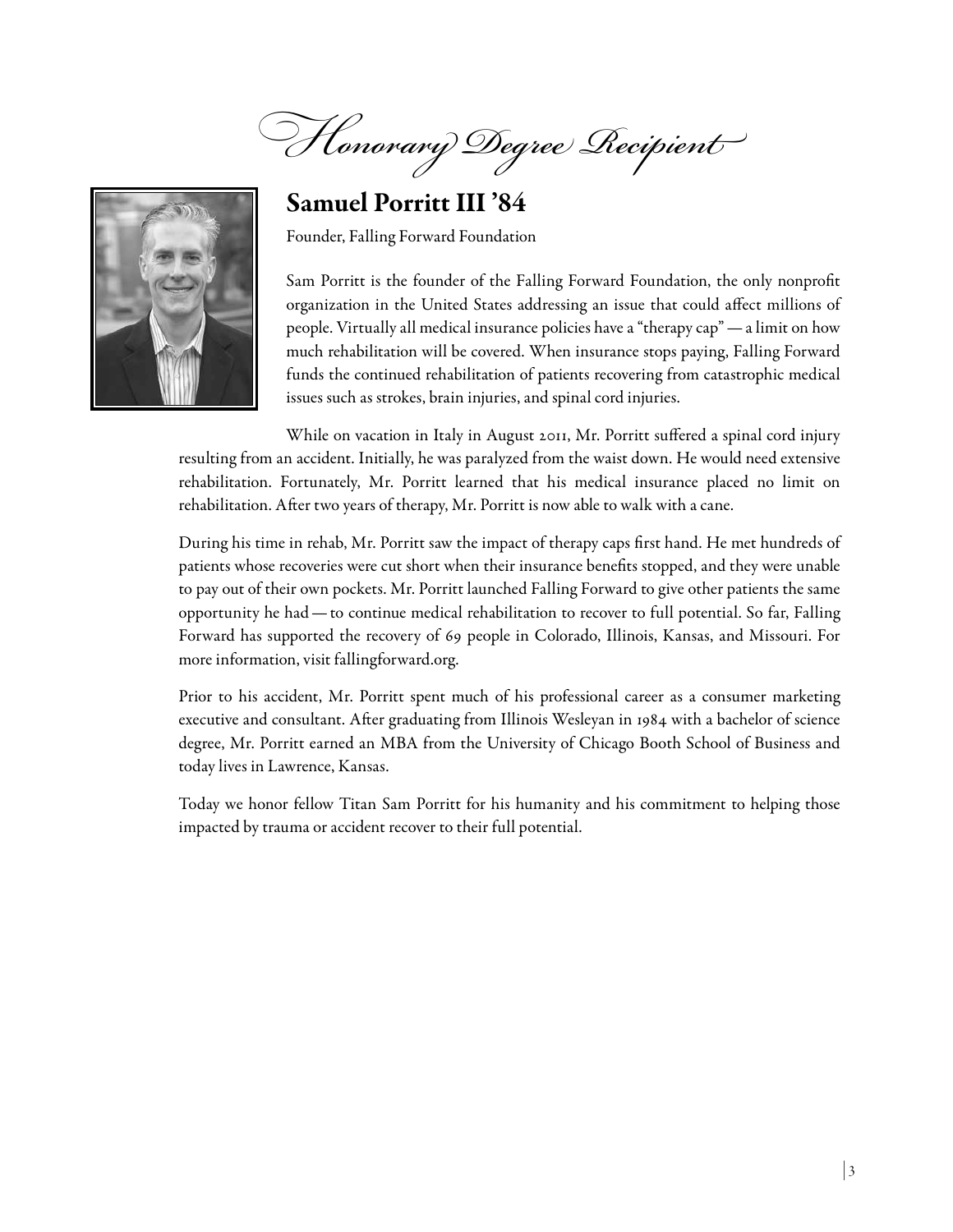*Academic Distinctions*

Students with excellent final cumulative grade point averages are recognized as:

*Summa Cum Laude—with highest honor—3.90 GPA or higher Magna Cum Laude—with great honor—3.70 GPA or higher Cum Laude—with honor—3.50 GPA or higher*

*National Honor Societies*

Illinois Wesleyan students are eligible for membership in the nation's two best–known honor societies, Phi Beta Kappa and Phi Kappa Phi. For both societies, eligibility is limited to those students whose academic performance places them in the top 10 percent of their class during their junior or senior year.

ΦΒΚ, Phi Beta Kappa was founded at the College of William and Mary in 1776. It is the nation's oldest national academic honorary society. The society's motto, "Love of learning is the guide of life," represents the society's commitment to the liberal arts and sciences. Now found on 300 college and university campuses, the Illinois Wesleyan chapter was granted a charter in 2001.

ΦΚΦ, Phi Kappa Phi was founded at the University of Maine in 1897 and is the oldest all–discipline academic honor society. The society's mission is "to recognize and promote academic excellence in all fields of higher education and to engage the community of scholars in service to others." With chapters on over 300 campuses, the Illinois Wesleyan chapter was chartered in 1922.



- *The Hope Ellen Pape President's Club Award in the Fine Arts* is awarded for outstanding accomplishment in Art or Music or Theatre Arts.
- *The Annabelle Scrogin Anderson '36 Award* recognizes distinguished achievement in multiple fields of study.
- *The John L. Clark Award in Literary Studies* honors outstanding academic performance, particularly in historical and theory courses, and evidenced by scholarly ability and participation in the creative activities of the School of Theatre Arts.
- *The Nikki Kaye Pape President's Club Award for Excellence in Writing* is presented for the best selection of writing prepared during the academic year.
- *The Professor David Bailey Prize in Chemistry* honors outstanding achievement in the field of chemistry.
- *The Harold C. Hodge President's Club Award in Natural Science and Mathematics* salutes outstanding achievement in the natural sciences and mathematics.
- *The Donald R. Koehn Memorial Award* is presented for outstanding achievement in the humanities.
- *The Robert S. Eckley President's Club Award in Social Science* recognizes outstanding achievement in the social sciences.
- *The Caroline F. Rupert Nursing Award* salutes outstanding work during four years of undergraduate study in nursing.
- *The Katherine Riedelbauch Baker Music Award* recognizes superiority in general musicianship, including theoretical and historical fields.
- *The Hester Merwin Ayers Art Achievement Award*  honors outstanding achievement during four years of undergraduate study in art.
- *The William T. Beadles Award for Exceptional Achievement in Business Administration* recognizes exceptional scholarly accomplishments and professional promise.
- *The Jack C. Fields Prize for Excellence in Accounting* is presented for exceptional achievement in the study of accounting.
- *The Larry Shue Drama Award* recognizes outstanding potential as a professional artist of the theatre.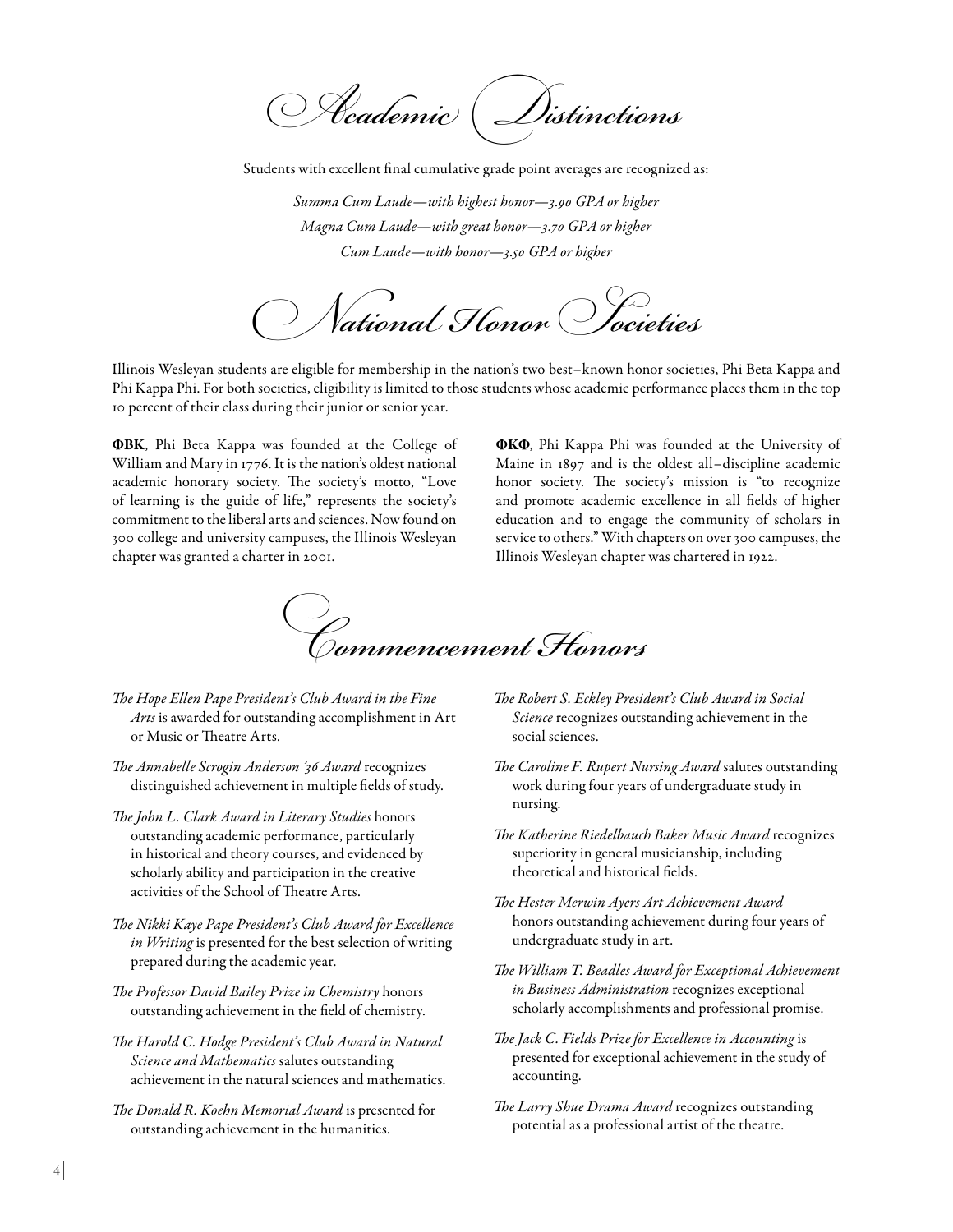*Graduation with Research Honors*

Danny Adams, *Music Theatre* The Golden Age Exposed: The Reality Behind This Romantic Era Project Advisor: Scott Susong

Boryana Borisova, *International Studies* Aesopian Language of Soviet Era Children's Literature: Translation, Adaptation, and Animation of a Western Classic

Project Advisor: Marina Balina

#### Elaine Coppe, *Hispanic Studies*

Teaching Spanish-Speaking: Authors for Social Justice Project Advisor: Carmela Ferradans

#### Zhenghao Ding, *Physics*

Studies in Mesoscopics and Quantum Microscopies Project Advisor: Gabriel Spalding

#### Carly B. Floyd, *Sociology*

Mother Goddesses and Subversive Witches: Competing Narratives of Gender Essentialism, Heteronormativity, Feminism, and Queerness in Wiccan Theology and Ritual Project Advisor: Meghan Burke

#### Tanya Gupta, *Psychology*

Effects of Affective State on Neural and Behavioral Indices of Social Exclusion Project Advisor: Jason Themanson

#### Grace Hanzelin, *Psychology*

Predicting Aggressive Behavior using Ego Depletion, Provocation and Dispositional Aggressiveness Project Advisor: Marie Nebel-Schwalm

#### Rui Jiang, *Mathematics*

Bivariate Spline Functions by Using Barycentric Coordinates over Irregular Triangulation Project Advisor: Tian-Xiao He

#### Zhiyuan Meng, *French*

Haven of Ideas: The Influence of Physical Space on Homosexuality in Post-War France Project Advisor: James Matthews

Evan Mok-Lamme, *International Studies*  BRICS Built with STIPs Project Advisor: William Munro

Diana Moody, *German* The Invisible Protagonist: A Reassessment on Brecht's *The Good Person of Szechwan* Project Advisor: Adam Woodis

William A. O'Connor, *Mathematics* Counting Multigraph Pairs of  $\lambda K$ <sub>n</sub> Project Advisor: Daniel Roberts

Raelynn Parmely, *Sociology & Anthropology*

Accessibility to Food Intolerance and Food Allergy Resources in McLean County, Illinois: An Interdisciplinary Pilot Study Project Advisor: James Sikora

## Brianna Piro, *Psychology*

Understanding the Influence of Social Roles on Individuals with Developmental Disabilities: Providing Opportunities in Order to Assess Quality of Life

Project Advisor: Marie Nebel-Schwalm

#### Eric Rydell, *Psychology*

Examining the Evolution of Cognition Using a Breed Differences Approach Project Advisor: Ellen Furlong

#### Kyle Serafico, *Nursing*

Nurses' Knowledge of Alcohol-Interactive Medications Project Advisor: Carolyn Jarvis

#### Jenni Tucker, *Greek and Roman Studies*

Sexual Slander in the Ancient Mediterranean from the Late Republic Through Early Christianity Project Advisor: Amy Coles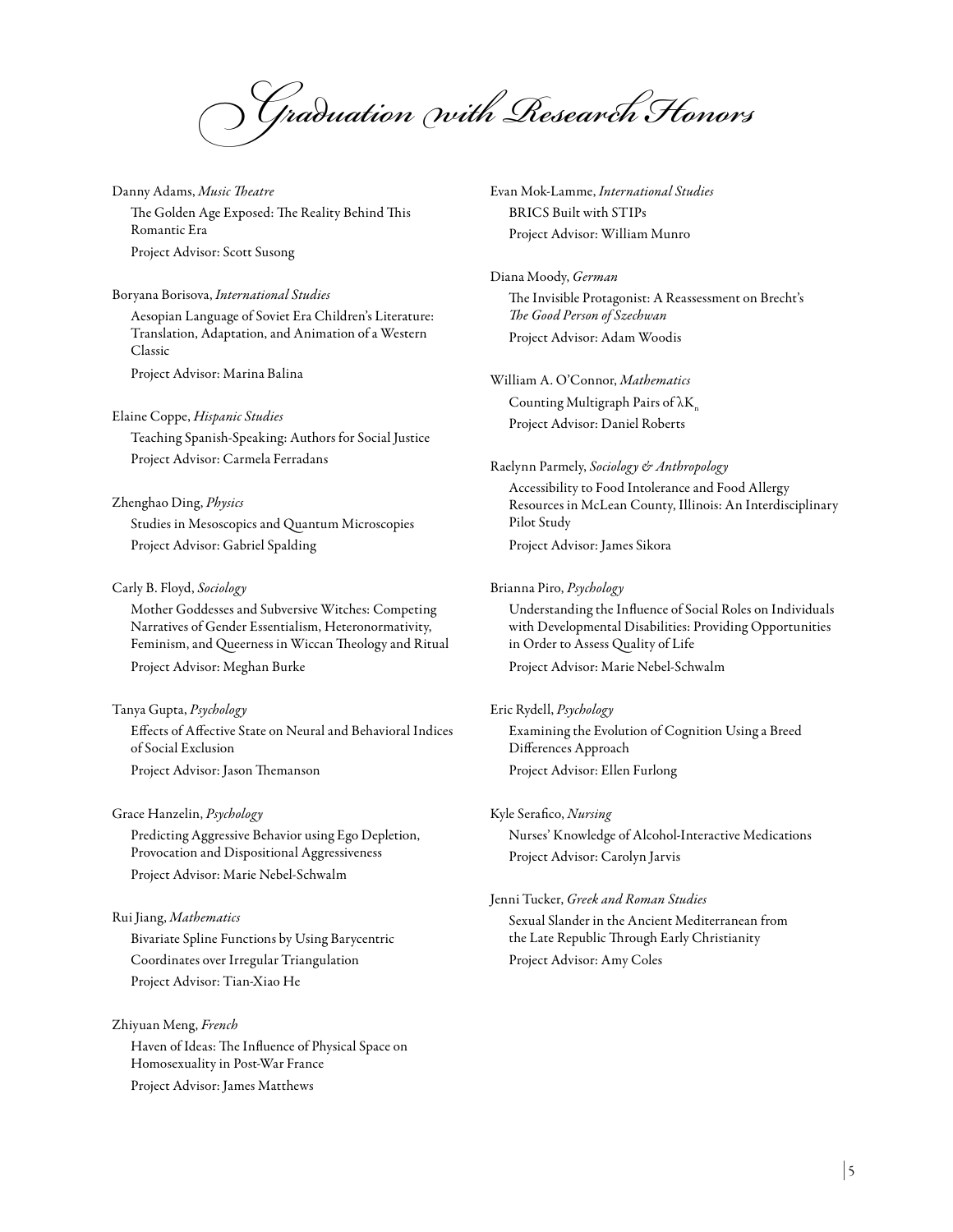*The School of Nursing*

*Candidates for the degree*

### Bachelor of Science in Nursing

Elizabeth Denise Barclay Alyssa Marie Berry Lindsay Leigh Bullington Alyssa Marie Butler Keith J. Carter Jessica Rose Castleman Christina E. Coderre Gemma Marie Cozzi Kristen Dace, *Cum Laude* Brianna Minh Phuong Dao, *Magna Cum Laude* Margaret Claire Devine, *Magna Cum Laude* Haley Dzierzynski Hayley Marie Gastman, *Magna Cum Laude* Elena Georgiou Danielle Elizabeth Grygiel Matthew Evan Guimond Emily Marie Jehle Amanda Marie Kaiser NuBari Gloria Kanee Agnieszka M. Knych, *Cum Laude* D. Victor Lugg

Hannah Marie Mehochko Cara Miller Alena S. Neuswanger Taylor Ann Nimrick, *Magna Cum Laude* Julia Mae Nykaza, *Magna Cum Laude, ΦΚΦ* Sarah Platt Ina Rama Laura Ripley, *Magna Cum Laude* Mallory Schiferl, *Summa Cum Laude* Melissa Alburee Schmidt, *Magna Cum Laude* Alison Elizabeth Seger Kyle Serafico, *Magna Cum Laude* Sana Fatima Shafiuddin, *Magna Cum Laude* Anna Julia Sikora, *Magna Cum Laude* Danielle Lacy Smith Kaitlin Marie Springer Dominika Szacilo Alicia Marie Tebo Skyler Anne Tomko, *Summa Cum Laude, ΦΚΦ* Hannah Marie Wolles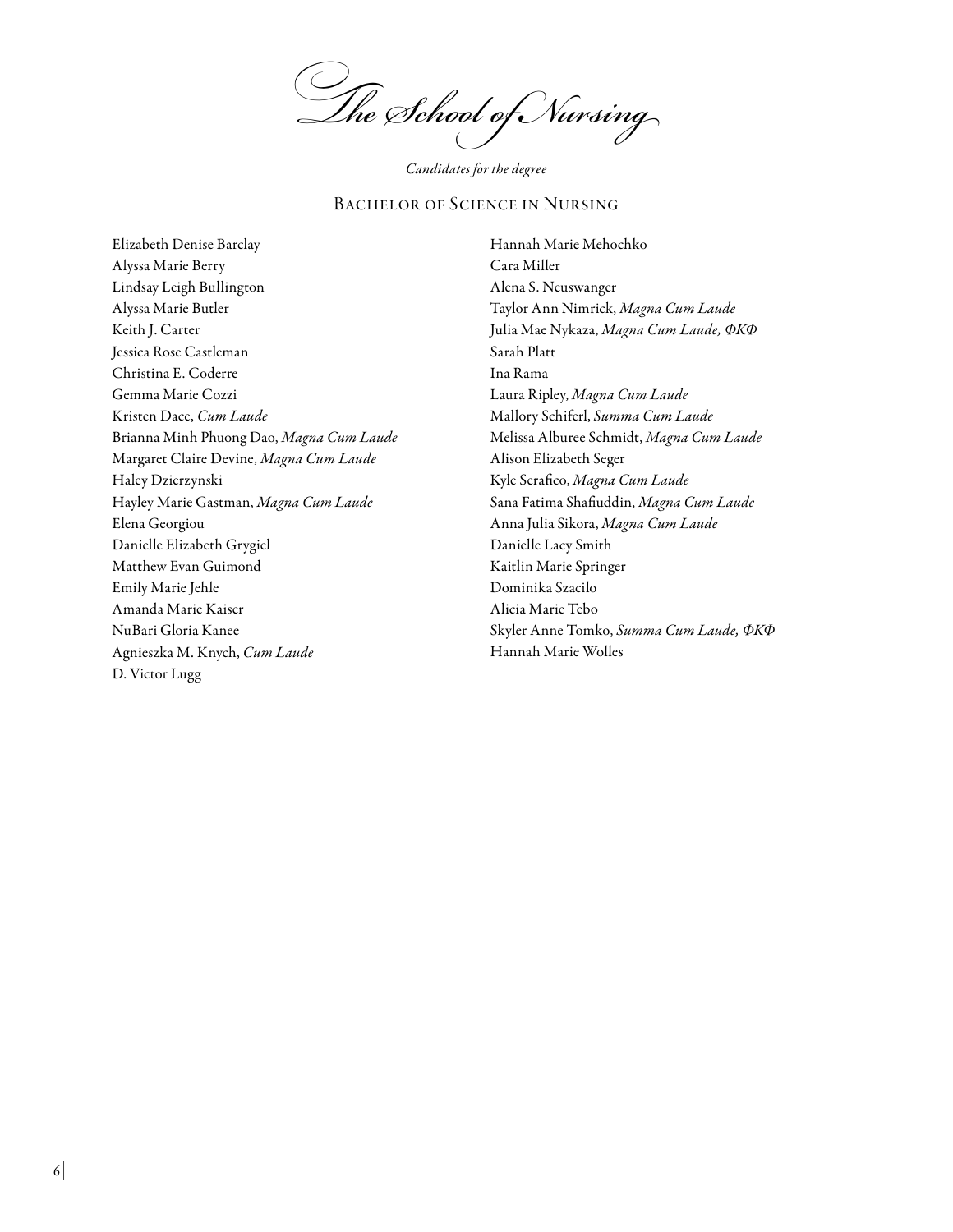*College of Fine Arts*

*Candidates for the degree*

#### Bachelor of Fine Arts

Art

Naijun Qu, *Summa Cum Laude*

### THEATRE ARTS

Daniel Edward Adams, *Music Theatre, Magna Cum Laude* Dean Carlson, *Acting* Andrew Chien, *Theatre Design/Technology* Lela Clark, *Theatre Design/Technology* Elizabeth Noel Ferris, *Acting, Magna Cum Laude* Conor Patrick Finnerty-Esmonde, *Music Theatre* Trevor Gabel, *Music Theatre, Magna Cum Laude*

Jenia De'Prece Head, *Music Theatre, Cum Laude* Elias Max Miller, *Music Theatre, Magna Cum Laude* Haley Marie Miller, *Music Theatre* Steven Schur, *Music Theatre, Cum Laude* Yuka Sekine, *Music Theatre, Cum Laude* LeeAnna Mahrie Studt, *Music Theatre, Cum Laude* Kenny Tran, *Music Theatre, Cum Laude*

#### *Candidates for the degree*

#### Bachelor of Music

Thomas Dean Bravos, *Contemporary Musicianship, Cum Laude* Emily Claire Brink, *Vocal Performance, Summa Cum Laude, ΦΚΦ* Megan H. Cherry, *Music Composition, Cum Laude* Ryan Patrick Donlin, *Contemporary Musicianship, Cum Laude* John Terence McHugh, *Vocal Performance* Kailee Miranda Mhoon, *Vocal Performance* Annie Wagner, *Instrumental Performance, Cum Laude* Celia Storms Williams, *Vocal Performance, Cum Laude*

#### *Candidates for the degree*

#### BACHELOR OF MUSIC EDUCATION

Ryan Andersen, *Magna Cum Laude* John J. Gardner, *Summa Cum Laude, ΦΚΦ* John C. Gelasi

Anna Britta Karnick, *Cum Laude* Megan Margaret Koch, *Magna Cum Laude* Joseph Thomas Petrando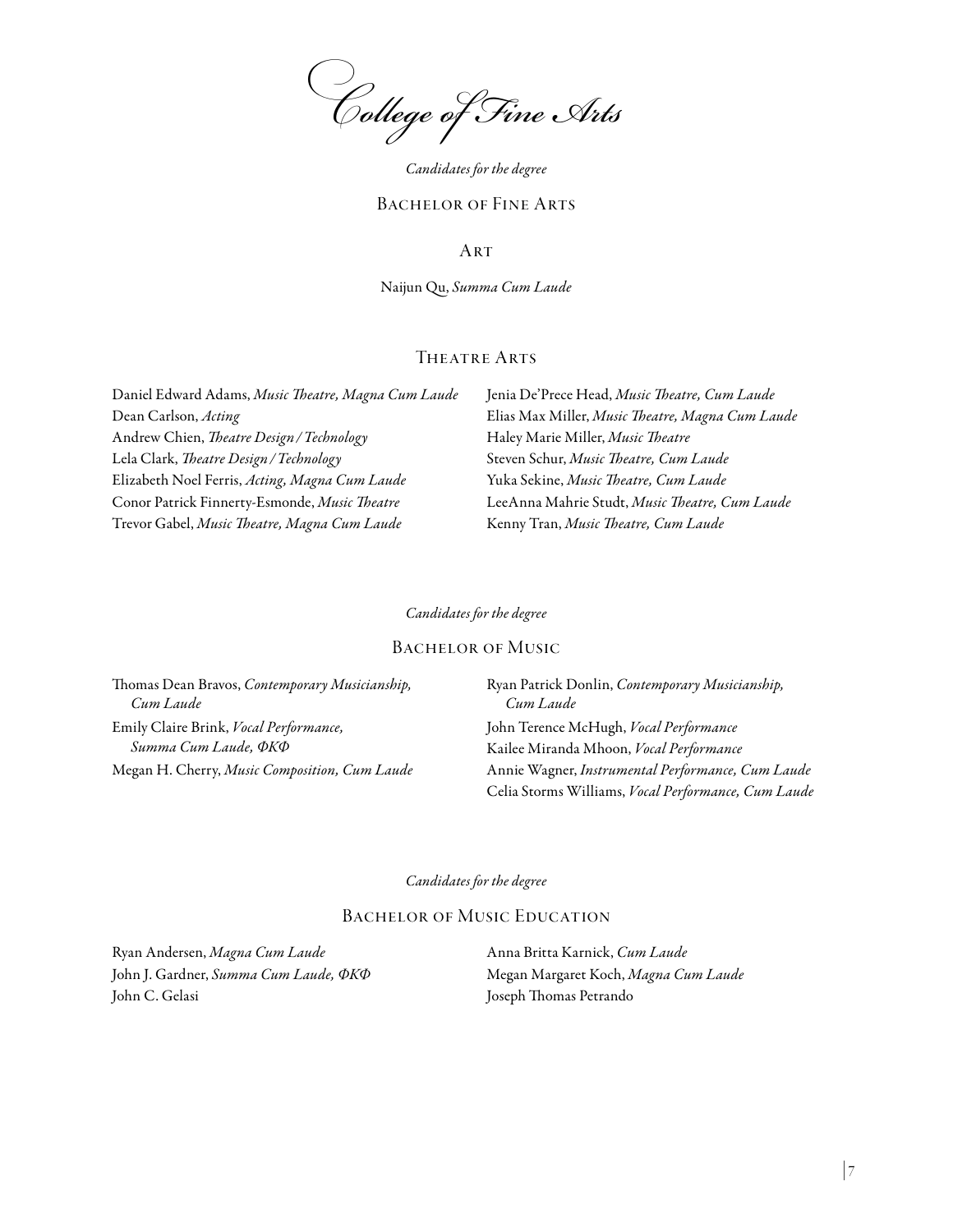*College of Liberal Arts*

*Candidates for the degree*

#### Bachelor of Arts and Bachelor of Science

Brett Michael Abraham, *Accounting, Cum Laude* Louis Paul Acklin, *Business Administration, Magna Cum Laude* Tara Adams, *Business Administration* Martha Alexandra Aguirre, *Hispanic Studies, Secondary Education, Summa Cum Laude, ΦΚΦ* Emmanuel Ahonkhai, *Accounting, Magna Cum Laude* Moyoninuoluwa Ajayi, *Business Administration, Summa Cum Laude, ΦΚΦ* Richard Max Yvon Albee Jr., *Psychology* Emma Margaret Alcock, *Hispanic Studies, Sociology, Magna Cum Laude, ΦΒΚ* Connor Allen, *Business Administration* Austin L. Amann, *Accounting, Summa Cum Laude* Avery Brian Amerson, *Psychology* Steven Amoni, *Business Administration* Kristen Andersen, *English–Writing, Cum Laude* John Anderson, *Accounting* Nathan Atkins, *Economics, Cum Laude* Piotr Barnas, *Biology, Cum Laude* Christopher J. Basham, *Psychology* Cindy Basilio, *Mathematics* Alec Daniel Bausch, *Business Administration* Corbyn Justine Beck, *Psychology, Cum Laude* Hayden F. Beissel, *Chemistry* Matthew Biscan, *Business Administration* Regina Blaskie, *International Studies, Political Science, Magna Cum Laude, ΦΒΚ* Brian Bollivar, *Mathematics, Magna Cum Laude* Jill Tayler Bookman, *International Business, Cum Laude* Boryana Borislavova Borisova, *International Studies, Summa Cum Laude, ΦΒΚ* Faith Marie Borland, *English–Literature, Cum Laude, ΦΒΚ* Kyauna Letrice Bradley, *Financial Services* Andrew Scott Braunlich, *Computer Science, Magna Cum Laude, ΦΚΦ, ΦΒΚ* Fiona Laura Breyer, *Physics, Magna Cum Laude, ΦΒΚ* Abigail Elise Brown, *Biology* Donald D. Brown, *Psychology* Emily Gail Brown, *International Studies, Cum Laude*

Madalyn E. Browning-Perry, *Political Science* Angela Marie Bruno, *Business Administration* Lucy Bullock, *Anthropology, French & Francophone Studies, Summa Cum Laude, ΦΒΚ* Paige Elizabeth Buschman, *Sociology, Magna Cum Laude, ΦΒΚ* Quincy Butler, *Business Administration* Dena Darcy Buttacavoli, *Environmental Studies* Edith Caballero, *Business Administration* Jennifer Carter, *Accounting* Katherine Caulfield, *Psychology, Magna Cum Laude* Megan Charlton, *Chemistry* Deborah Chece, *International Business* Hansheng Chen, *Physics, Philosophy, Summa Cum Laude, ΦΒΚ* Yige Chen, *Political Science, Magna Cum Laude, ΦΒΚ* Brennan Cira, *Business Administration* Charlotte Coats, *English–Literature, Cum Laude* Nicholas Cocorikis, *International Business* John Collins, *Accounting, Magna Cum Laude* Dominic Joseph Comfort, *Business Administration* Sean Matthew Coonan, *Financial Services* Gabriella Cooney, *Psychology* Elaine Domenica Coppe, *English–Literature, Secondary Education, Magna Cum Laude, ΦΒΚ* Alexa Lorraine Cornish, *Biology, Cum Laude* Emily Cornwell, *Biology* Adam Zev Coy, *Psychology* Marissa Nicole Cozzi, *Economics* Brigid Catherine Crawford, *Business Administration, Magna Cum Laude* Tyler Jackson Crawford, *Business Administration* Calen Crim, *History, Secondary Education* Christopher Crown, *Environmental Studies, Magna Cum Laude* Kyle Czeszewski, *Accounting* Colin R. Daly, *Business Administration* Michael Christopher Dean, *Art* Alexander James David DeMont, *Biology* Emily Diaz, *Psychology, Cum Laude*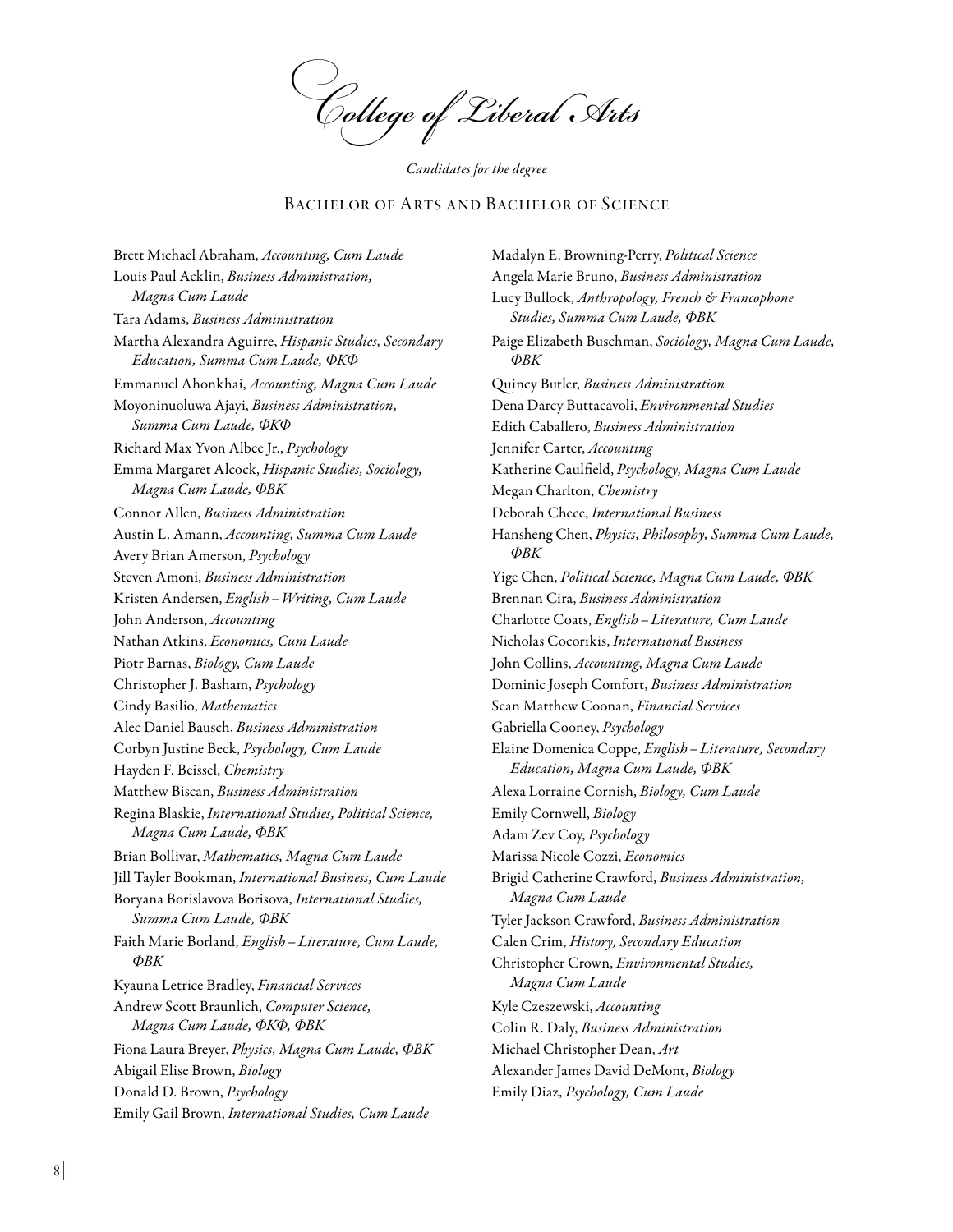Danielle Nicole Dicristofano, *Sociology, Women's and Gender Studies, Cum Laude* Emily Kay Diehl, *Business Administration, Cum Laude* Zhenghao Ding, *Physics, Summa Cum Laude, ΦΚΦ* Minh T. Doan, *Financial Services* Dana Denise Dray, *Art* Brian Duffey, *Accounting* Miles Robert Ebell, *Biology* Jessica Edwards, *Biology, Magna Cum Laude, ΦΚΦ, ΦΒΚ* Cassidy Joy Elgeness, *Economics* Brandon Hilario Esparza, *Business Administration* Lauren Estes, *English–Writing, French & Francophone Studies, Cum Laude* Tyler Thomas Fahey, *Business Administration* Giuseppi Anthony Faso, *Business Administration* John Thomas August Fegan, *Music* Savannah Florence Feher, *Environmental Studies, Magna Cum Laude* John Geoffrey Ferguson, *Financial Services* Ryan Michael Fisher, *Theatre Arts, Cum Laude* Audrey Fitzgerald, *Accounting* Carly Brianne Floyd, *Sociology, Summa Cum Laude, ΦΚΦ, ΦΒΚ* Thomas A. Floyd, *Economics, Accounting, Cum Laude* Kyle Fortsch, *Financial Services* Jordan T. Gagnon, *Political Science* Hannah E. Gallee, *Psychology* DeJa Danielle Gambrell, *Accounting* Ruby Garcia, *Interdisciplinary Educ Studies, Hispanic Studies* Madeline Gard, *Accounting, Summa Cum Laude* Sean Michael Garvey, *Business Administration* Eric Gile, *Accounting, Cum Laude* Macie Marie Gillis, *Elementary Education* Mayra Stacy Gonzalez, *Accounting* Daniel Zachary Gordon, *Biology* Cody Gountounas, *Business Administration* Jamie Nicole Gradishar, *Biology* Sean Stafford Grady, *Economics* Shelby Gray, *Business Administration* Steven Bruce Gualandri, *Psychology* Alexander Murphy Guess, *Biology, Cum Laude* Tanya Gupta, *Psychology, Magna Cum Laude, ΦΒΚ* Emily Nicole Haas, *Psychology, Cum Laude* Tabitha Lynn Hadsall, *Business Administration*

Henry Raymond Haeffner, *Accounting* Austin Hagemann, *Business Administration, Magna Cum Laude* Jaclyn Halden, *Accounting, Cum Laude* Daniel Wayne Hanson, *History, Magna Cum Laude* Grace Hanzelin, *Psychology* Annie Harb, *Political Science* Austin James Harrell, *Business Administration* Elizabeth Ann Hart, *Elementary Education, Cum Laude* Paige Hasty, *Biology* Elizabeth Amelia Hawk, *Environmental Studies* Brian Henry, *Accounting* Vianey Hernandez Pimental, *Sociology* Baylee Paige Hoecker, *Biology, Cum Laude* Jacob Hogen, *Biology* Jacob Holm, *Environmental Studies* Sunniva Helen Aaseng Holmlund, *Theatre Arts, Cum Laude* Gabrielle Calo Holness, *Art* Brandon Honig, *Environmental Studies, Political Science* Alexander Michael Horwitz, *Business Administration, Economics* Morgan Houk, *Elementary Education, Magna Cum Laude* Cody House, *Music* Claire Lee Hoverson, *Business Administration* Troy David Huber Jr., *Mathematics, Secondary Education, Cum Laude* Molly Elizabeth Hupp, *Business Administration* Nicholas James Huskisson, *Financial Services, Magna Cum Laude* Lesly Ingram, *Biology, Cum Laude* Nana Kwame Ingram, *Biology, Magna Cum Laude, ΦΒΚ* Tara Louise Isenberg, *Accounting, Magna Cum Laude* Andrew Iwaszkiewicz, *Business Administration* Jamal Jackson, *Business Administration, Philosophy* Tionna Nicole Jackson, *Psychology* Brigitta Jakob, *Economics, Magna Cum Laude, ΦΒΚ* Julia Jaudes, *Psychology* Brian Jenner, *Risk Management* Yemaya Jennings, *International Business* Rui Jiang, *Mathematics, History, Magna Cum Laude, ΦΒΚ* Shiyi Jiang, *Business Administration* Marina Elizabeth Johnson, *Accounting* Molly Kristine Johnson, *International Studies, Political Science, Summa Cum Laude, ΦΒΚ*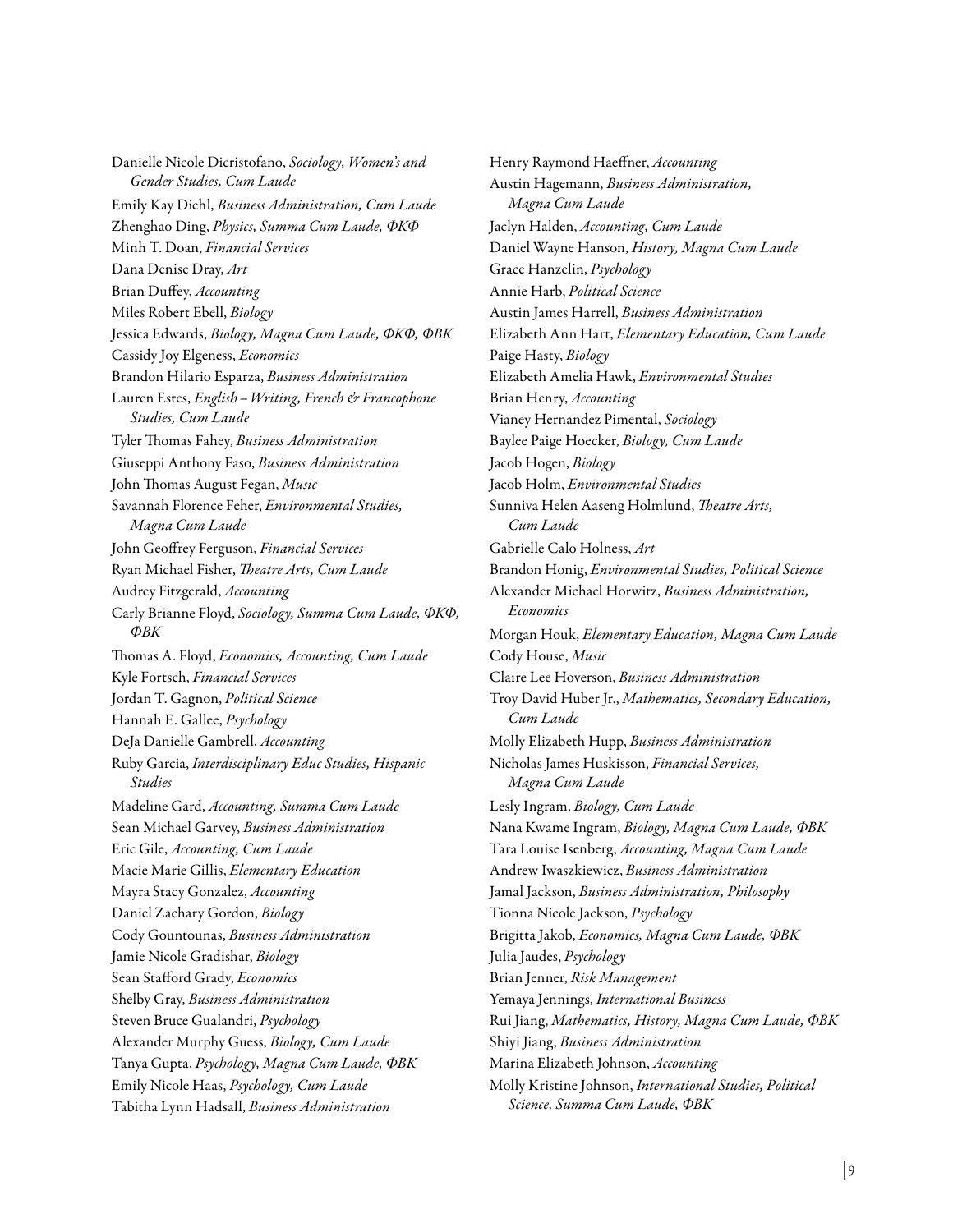Dana A. Jourdan, *Financial Services, Cum Laude* Yolanda Juarez-Sotelo, *Mathematics* Michael Julius, *Business Administration* Jarrod Juskiewicz, *Psychology* Andrew Paul Justl, *Chemistry* Constantine N. Karas, *Physics* Reilly Quinn Kasprak, *Business Administration* Samuel Henry Kasten, *Political Science, Magna Cum Laude, ΦΒΚ* Andrew Kauerauf, *History* Makenzie Jacinta Kelley, *Philosophy, Magna Cum Laude, ΦΒΚ* Amanda Marie Kelly, *Financial Services, Cum Laude* Margaret Elizabeth Kennelly, *English–Writing, French & Francophone Studies, Magna Cum Laude, ΦΒΚ* Anna McKinsey Kerr-Carpenter, *Anthropology, Magna Cum Laude* Olivia Wynne Kief, *Business Administration* Paul Daeil Kim, *Accounting* Samuel Kim, *Chemistry* Christopher Kincheloe, *Accounting, Cum Laude* Robert J. King, *Accounting, Magna Cum Laude* Michael Klein, *Business Administration* Clifford Klimas, *Biology* Margaret E. Krause, *History* Karli Anne Kulhanek, *Business Administration, Magna Cum Laude* Ryan Michael Kunzi, *Business Administration* Reynaldo T. Labampa, *Financial Services* Steven Michael Laduzinsky II, *Financial Services, Cum Laude* Donavan Laible, *Accounting, Cum Laude* Samuel James Lalonde, *Mathematics, Risk Management* Steven David Landeweer, *Chemistry, German, Cum Laude* Julia Margaret Landon, *International Studies, Cum Laude* Emily Kay Landree, *Biology, Cum Laude* Brooke Loraine Langley, *Psychology* Adam C. Lavitola, *Business Administration* Toan Huu Le, *Financial Services, Physics, Magna Cum Laude* Sierra Leggett, *Business Administration* Alina Lehocky, *Psychology, Magna Cum Laude* Megan Ruth Lemke, *International Studies, Business Administration* Kaining Li, *Art, Cum Laude* Jiangcong Liang, *Psychology*

Lunjun Liu, *Physics* Yaling Liu, *Physics* Margaret LoBue, *Psychology* Krystyna Natalia Lopez, *Physics, Music, Cum Laude* Haley Anastasia Lower, *Biology, Summa Cum Laude, ΦΒΚ* Yanfei Lu, *History, Philosophy* Sam Lundquist, *Political Science* Chengliang Luo, *Psychology, Magna Cum Laude* Nicholas John MacDonald, *Chemistry, Summa Cum Laude* Daniel Craig Maibenco, *Chemistry* Kelly Elizabeth Mangan, *Art, Summa Cum Laude, ΦΚΦ* Meghan Rajeshwari Manian, *Psychology* Preslav Mantchev, *International Studies, Political Science, Magna Cum Laude, ΦΒΚ* Emil Maric, *Biology* Brenda Martinez, *Hispanic Studies* Elizabeth Antonia Mavrogenes, *International Studies* Aaliyah Brianna Lachelle McCallister, *Psychology* Kaitlyn Mary McCormack, *Interdisciplinary Educ Studies* Elyse Christine McCormick, *Biology* Matthew Ryan McGill, *Physics, Cum Laude* Cameron C. McKee, *Environmental Studies, Psychology* Kelly McMillin Muir, *English–Writing* Michael Francis McNelis, *Financial Services* Adam Menendez, *Business Administration* Zhiyuan Meng, *French & Francophone Studies, Summa Cum Laude, ΦΒΚ* Makenna Merritt, *Art* Scott Mitchell, *Business Administration* Evan Robert Ming-Yan Mok-Lamme, *International Studies, Cum Laude* Patrick Mollo, *English–Writing* Diana Renae Moody, *English–Writing, German, Cum Laude* Kyle Thomas Moody, *Physics* Alexander K. Moore, *Business Administration* Emma Irene Moris, *Elementary Education* Adam J. Muellers, *Physics* Cody Murphy, *Elementary Education* Ryan Christopher Nelson, *Financial Services* Jeff Neukom, *English–Literature, Cum Laude* Duc Minh Nguyen, *Economics, Accounting, Summa Cum Laude* Huyen Nguyen, *Accounting*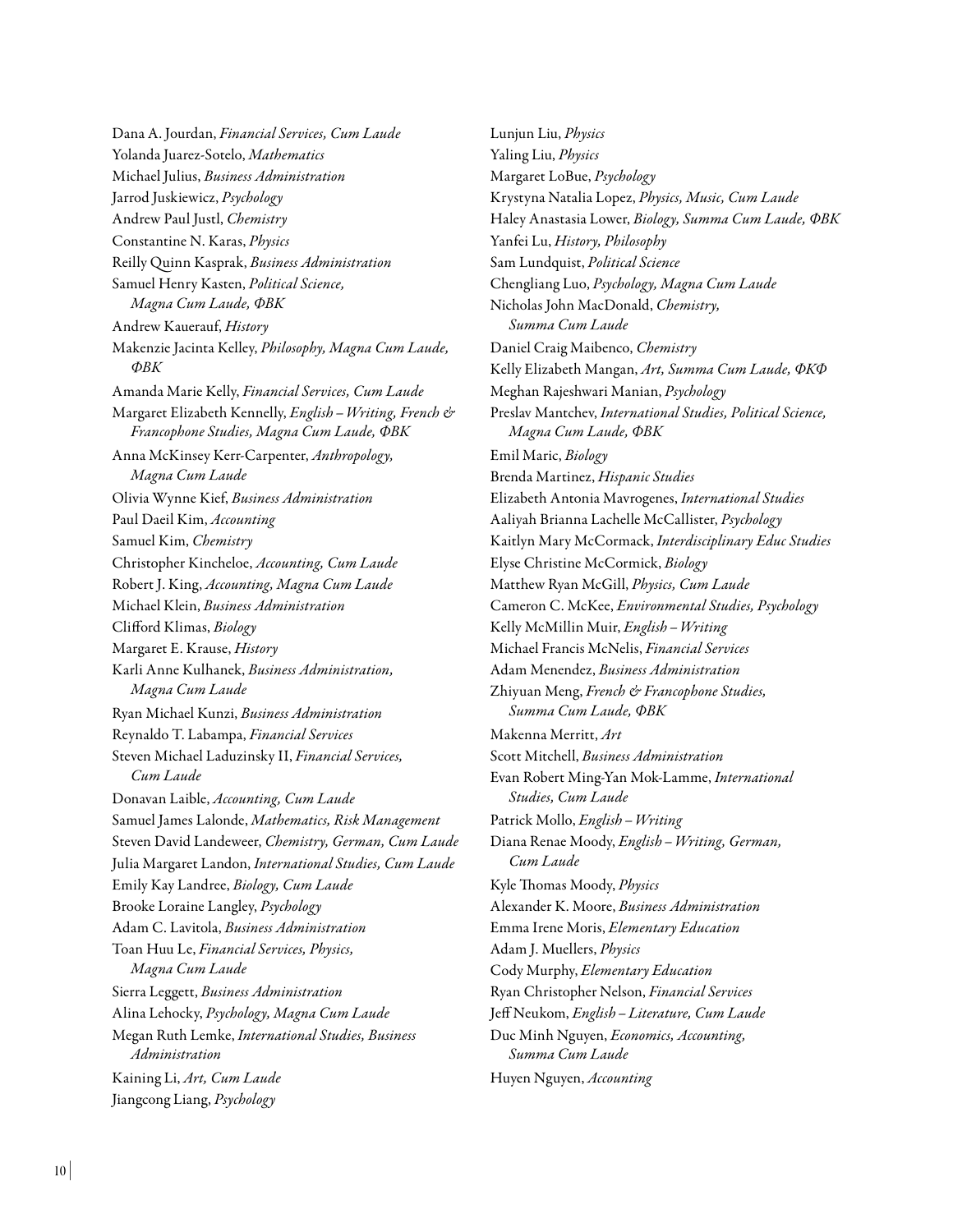Minh Nguyen, *Computer Science, Financial Services, Cum Laude* Donald Nordstrom, *Economics* Mark Andrew Nosiglia Jr., *Chemistry, Cum Laude* Jacob Nowakowski, *Mathematics, Computer Science, Magna Cum Laude, ΦΒΚ* Kayla Eileen Nowicki, *Business Administration* Kaitlyn Marie O'Boye, *Political Science, Magna Cum Laude, ΦΒΚ* William Aden O'Conner, *Mathematics, Cum Laude, ΦΒΚ* Matthew Ryan O'Connor, *Environmental Studies* Megan Elizabeth O'Donnell, *Financial Services, Magna Cum Laude* Chinemerem Katherine Oduh, *Business Administration* Adam O'Grady, *Business Administration* Adelana Adeoye Olaosebikan, *Business Administration* Elizabeth Marie Oltman, *Psychology* Stephen O'Neill, *Accounting, Summa Cum Laude, ΦΚΦ* Kyle P. Orchard, *Philosophy* Ryan Patrick O'Toole, *Financial Services, Magna Cum Laude* Anne Ozbun, *Music* Priscilla Palma, *Accounting, Cum Laude* Tyra Mercedes Palmer, *Accounting* Raelynn Parmely, *Anthropology, Sociology, Cum Laude* Shivum Patel, *Physics, Cum Laude* Robert Perez, *Political Science, History, Cum Laude* Amanda Christine Perlinski, *Biology, Cum Laude* Jacob Thomas Perry, *Accounting* Mi Tra Pham, *Biology, Financial Services, Magna Cum Laude* Landon John Piccatto, *History, Cum Laude* Brianna Sue Piro, *Psychology, Sociology, Summa Cum Laude, ΦΒΚ* Carli R. Plank, *Accounting* Sophie Popovich, *History, Summa Cum Laude, ΦΚΦ, ΦΒΚ* George Maxwell Porter, *Financial Services* Jordan Marie Prats, *Anthropology, Cum Laude* Cortlin N. Presley, *Music* Carmen R. Puchulu, *English–Writing* Robert Quesenberry, *English–Writing* Rajeev Rajagopalan, *Accounting* Ross Randon, *Biology* Tyler J. Rauwolf, *Chemistry, Magna Cum Laude* Brittney Michelle Reaber, *Sociology*

Joshua Thomas Rhodes, *Business Administration* Faith Elizabeth Richard, *Elementary Education* Eleazar Rosales Jr., *Computer Science* Samuel Rosenberg, *Psychology* Jared Ross Rubin, *Financial Services* Christopher Rudnicki, *Physics* Eric Michael Rydell, *Psychology, Summa Cum Laude* Colleen Marie Rynne, *Business Administration* Ramzy Abboud Sabbara, *Accounting, Cum Laude* Sydney Nicole Sabino, *Biology* Sarah Sadowski, *Accounting, Summa Cum Laude* Emma Marie Salvino, *English–Writing, Cum Laude* Amy Alexandra Sanchez, *Elementary Education, Cum Laude* Lucero Aime Sanchez, *Business Administration, Art* Arham Sattar, *Physics* Hannah Scatterday, *Political Science, Cum Laude* Isabella Maria Schneider, *Business Administration* Max Carl Scholle, *Business Administration, Magna Cum Laude* Spencer Seibring, *Financial Services* Trevor Seibring, *Financial Services, Cum Laude* Molly Kathleen Sermersheim, *Biology* Sara Shane, *Business Administration* Matthew Ryan Sheehan, *Business Administration* Grace Ann Sheley, *Music, English–Literature* Jarred Shifflet, *Business Administration, French & Francophone Studies* John Robert Shipman, *Business Administration* Rahul Shrikanth, *Computer Science, Cum Laude* Jessica Claire Shultz, *Music, Accounting* Olivia Ann Simkins, *Elementary Education* Ian Hartnell Simmons, *Philosophy, Physics* Tia Marie Sims, *English–Literature* Megan Nicole Smeets, *Biology, Psychology* Caleb Wayne Smith, *Business Administration* Jessica Marie Smith, *Psychology, Cum Laude* Timothy Keenan Smith, *Business Administration* Tristan Smith, *Elementary Education* Tana Smithsakol, *Biology* Emily Snider, *Sociology, Magna Cum Laude* Sheldon Reese Sobol II, *Financial Services, Cum Laude* Kristin Ann Solodar, *Theatre Arts* Troy David Southard, *Physics* Connor O. Speck, *Theatre Arts, Magna Cum Laude* Jordan A. Staley, *Political Science, Philosophy, Cum Laude*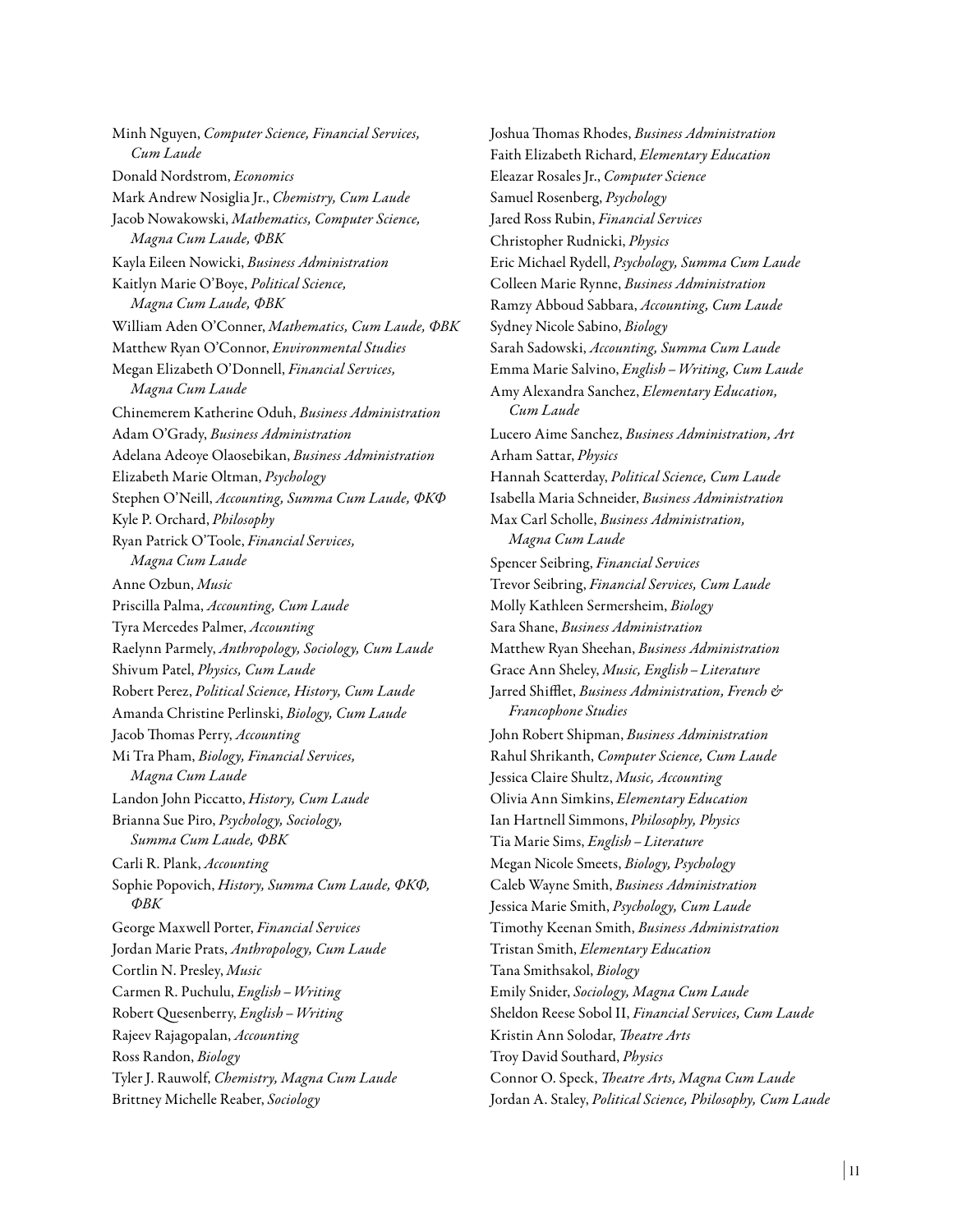Meg Olivia Stanley, *History, Secondary Education, Summa Cum Laude, ΦΒΚ* Andrew Stempel, *Business Administration* Morgan Stenson, *Psychology* Brittany Nicole Straznickas, *Biology, Cum Laude* Brian M. Streu, *Financial Services* Ruiqing Sun, *Mathematics, Magna Cum Laude, ΦΒΚ* Tie Sun, *Interdisciplinary Educ Studies* Jack Sweeney, *Business Administration* Grace Carolyn Tamayo, *Accounting, Magna Cum Laude* Christopher Michael Taraszka, *Environmental Studies* Catherine Anne Tatsuguchi, *Elementary Education, Cum Laude* Ronny Terrazaz, *Accounting* Jake Thaker, *Physics* Vu Viet Thanh, *Financial Services, Economics, Cum Laude* Jade Nicole Thomas, *Psychology* Aaron James Thum, *Biology* Connor Tietz, *Business Administration* Donald Otto Tomes III, *Financial Services, English–Literature, Cum Laude* Alex Tooren, *Political Science* Sarah Trach, *Biology* Jennifer Tucker, *History, Greek and Roman Studies, Cum Laude* Jordan R. Turner, *Business Administration* Sarah Marie Udelhofen, *Business Administration* Nolan Valdivia, *Psychology* Martijn Van Dooren, *Business Administration, Economics, Magna Cum Laude* Jocelyn Jean Vanderwiel, *Elementary Education, Magna Cum Laude* Michael Varchetto, *Accounting* Kyle J. Venhuizen, *Business Administration*

Jonathan Vlk, *Financial Services, Mathematics, Cum Laude* Danielle Rose Von Helms, *Business Administration* Madisen Vukich, *Sociology, Anthropology, Magna Cum Laude* Annie Wagner, *Psychology, Cum Laude* Austin Wagner, *Business Administration* Sycory Daniel Walker, *Psychology* Justin Walsh, *Business Administration, Cum Laude* Keyuan Wan, *Risk Management, Mathematics* Xiaoqian Wang, *Accounting, Mathematics* Xingchen Wang, *Sociology, Cum Laude* Yijia Wang, *Accounting* Cameron J. Ward, *Mathematics* Gabrielle Rae Weber, *Psychology, Cum Laude* Samantha Joy Wiesinger, *Biology, Cum Laude* Corey Allyn Wilder, *Financial Services, Cum Laude* Nathaniel Alan Wilkins, *Psychology* Cody D. Williamson, *Economics, Religion, Magna Cum Laude, ΦΒΚ* Tess Lauren Wisher, *Business Administration, Theatre Arts, Magna Cum Laude* Jasmine Ali Wright, *English–Writing, Cum Laude, ΦΒΚ* Andrew Younger, *History, English–Writing* Tara Elizabeth Zagone, *Accounting, Cum Laude* Thomas Zale, *Computer Science* Rachel Elizabeth Zarchy, *Biology* Jessica Lynn Zgoda, *Chemistry* Kairui Zhang, *Business Administration, Magna Cum Laude* Junru Zhao, *Accounting, Summa Cum Laude, ΦΚΦ* Boyang Zhou, *Physics* Maddison Elaine Zimmer, *Sociology, Magna Cum Laude, ΦΒΚ* Alexandre Zineddine, *Business Administration*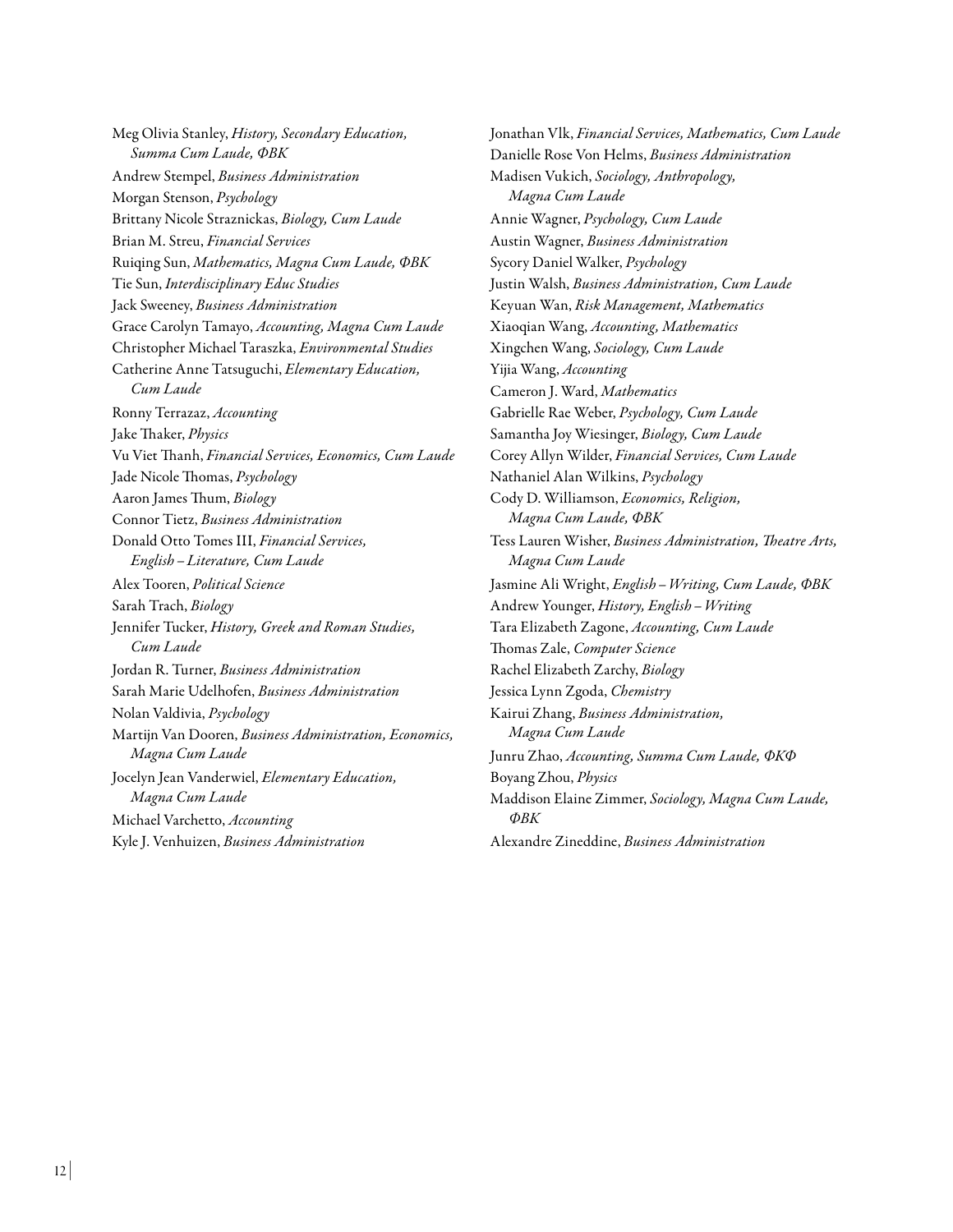*President's Cabinet*

Eric R. Jensen, Ph.D. President

Frank A. Boyd, Ph.D. Associate Provost for Academic Planning and Standards

Karla C. Carney-Hall, Ph.D. Vice President for Student Affairs and Dean of Students

Jonathan D. Green, D.M.A. Provost and Dean of Faculty

LeAnn Hughes, M.A. Vice President of Enrollment and Marketing

Daniel P. Klotzbach, M.B.A. Vice President for Business and Finance

Molly L. Munson-Dryer, Ed.D. Executive Assistant to the President

Steve Seibring '81, Vice President for Advancement

Kevin Sullivan, Ph.D. Professor of Religion, Council on University Programs and Policy Chair

Carl F. Teichman '80, M.S. Director of Government and Community Relations

Michael D. Thompson, Ed.D. Associate Vice President for Institutional Research, Planning and Evaluation

*Emeriti Professors*

*Professors*

Barbara Bowman, Ph.D. Susan J. Brandon, M.F.A. Robert Bray, Ph.D. Dennie Bridges, M.S. Charlotte Brown, Ph.D. Jared Brown, Ph.D. L. Jane Brue, M.S.N. Paul Bushnell, M.A. George Churukian, Ph.D. Barbara Cothren, M.S. Bruce B. Criley, Ph.D. Norma Criley, Ph.D. Connie Dennis, Ph.D. Herman L. Detweiler, M.S.T.

Charles Lynn DeVore, Ph.D. Robert P. Donalson, D.M. Steven Eggleston, M.M. John Ficca, Ph.D. Ruth Ann C. Friedberg, M.S. Mona J. Gardner, Ph.D. Timothy Garvey, Ph.D. David M. Gehrenbeck, S.M.D. Dennis E. Groh, Ph.D. Shelia Jesek-Hale, Ph.D. Donna L. Hartweg, Ph.D. J. Robert Hippensteele, Ph.D. Cyril C. Ling, D.B.A.

Mario Mancinelli, M.A. John McGrosso, M.Mus. Sharie Metcalfe, Ph.D. D. Paul Miller, Ph.D. Carren Moham, D.M.A. William T. Morris, Ph.D. Robert L. Mowery, Ph.D. Pamela Muirhead, Ph.D. Julie Prandi, Ph.D. Christopher Prendergast, Ph.D. Georganne Rundblad, Ph.D Kathryn Scherck, D.N.Sc. Roger H. Schnaitter, Ph.D.

Sammy Scifres, D.M.A. Thomas Streeter, D.M.A. Susan Swanlund, Ph.D. Alice Swift, MSN Margaret D. Tennis, Ed.D. Todd M. Tucker, Ph.D. Evelyn Wantland, Ph.D. Robert Bedford Watkins, Jr., Ph.D. John C. Westall, M.S.L.S. Raymond G. Wilson, Ph.D. Nancy Zander, M.S.

Teodora Amoloza, Ph.D. Susan Anderson, Ph.D. Marina Balina, Ph.D. David Bollivar, Ph.D. Christopher Callahan, Ph.D. Richard Kent Cook, D.M.A. Stephanie Davis-Kahl, M.L.S. Robert Delvin, M.L.S. Zahia Drici, Ph.D. Lynda Duke, M.L.S. Norman Eash, M.S. Irving Epstein, Ph.D. Linda Farquharson, D.M.A. J. Scott Ferguson, D.M.A. Carmela Ferradáns, Ph.D. Victoria Folse, Ph.D. Linda French, Ph.D. Rebecca Gearhart, Ph.D.

R. Given Harper, Ph.D. Tian-Xiao He, Ph.D. Gordon Horwitz, Ph.D. Christina Isabelli, Ph.D. William Jaeckle, Ph.D. Narendra Jaggi, Ph.D. Abigail Jahiel, Ph.D. Melvyn Jeter, Ph.D. Robert Kearney, Ph.D. Robin Leavitt, Ph.D. Nancy Loitz, M.F.A. Thomas Lutze, Ph.D. Sherilyn McElroy, M.S. Diego Mendez-Carbajo, Ph.D. Ram Mohan, Ph.D. William Munro, Ph.D. Carole Myscofski, Ph.D.

Carolyn Nadeau, Ph.D. Kathleen O'Gorman, Ph.D. Gerald Olson, Ph.D. Mauricio Parra, Ph.D. Mario Pelusi, Ph.D. James Plath, Ph.D. Tari Renner, Ph.D. Timothy Rettich, Ph.D. Rebecca Roesner, Ph.D. Karen Schmidt, Ph.D. April Schultz, Ph.D. Robert Schultz, Ph.D. Christopher Schumacher, M.S. Michael Seeborg, Ph.D. Greg Shaw, Ph.D. Scott Sheridan, Ph.D. James Sikora, Ph.D.

James Simeone, Ph.D. Gabriel Spalding, Ph.D. Charles Springwood, Ph.D. Kevin Strandberg, M.F.A. Kevin Sullivan, Ph.D. Nancy Sultan, Ph.D. Daniel Terkla, Ph.D. Jason Themanson, Ph.D. Michael Theune, Ph.D. Marcia Thomas, M.L.S. Hans-Joerg Tiede, Ph.D. Curtis Trout, M.F.A. David Vayo, D.M.A. William Walsh, Ph.D. W. Michael Weis, Ph.D. William West, M.M. Michael Young, Ph.D.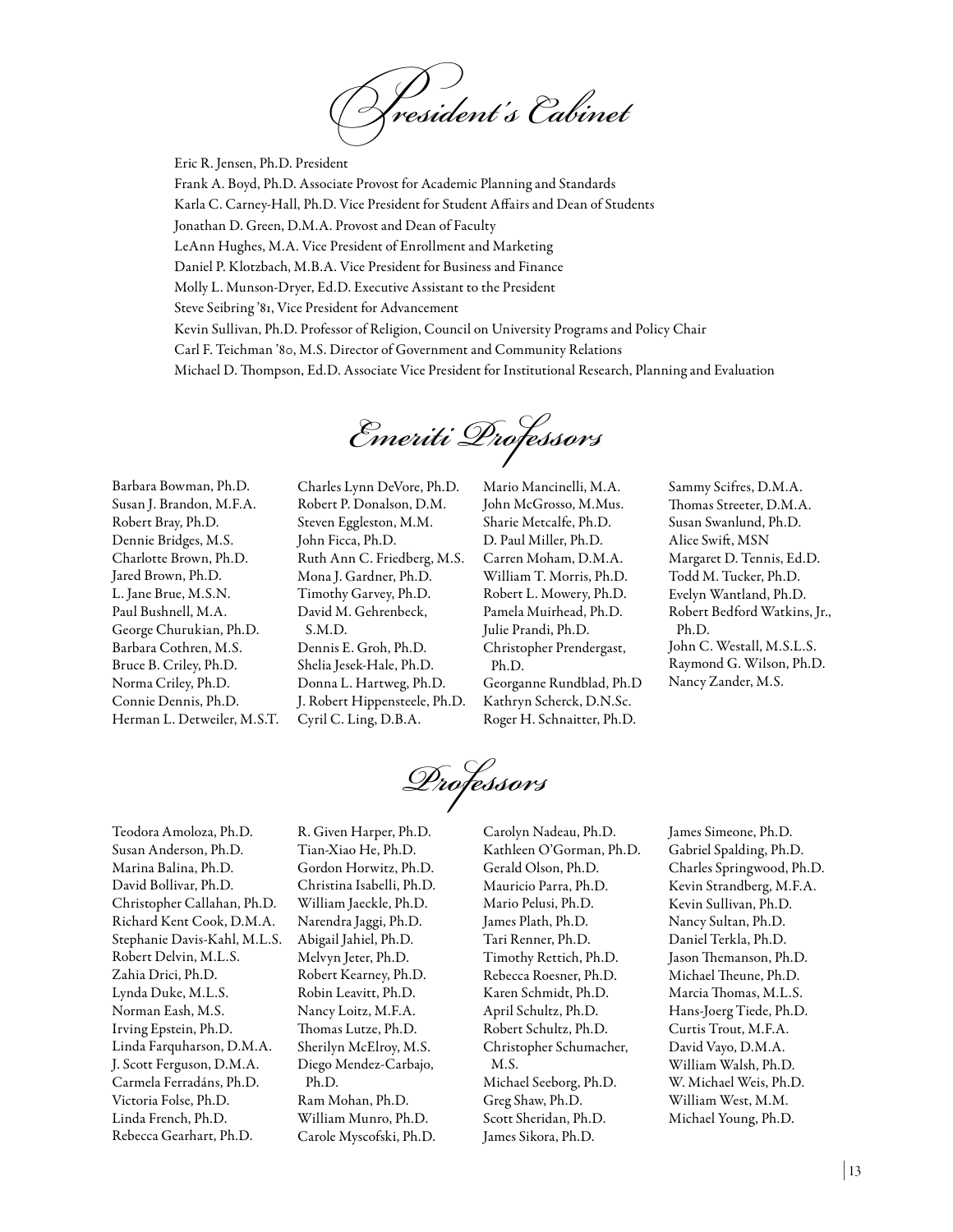*Associate Professors*

Elizabeth Balser, Ph.D. David Barrett, M.S. Brian Brennan, Ph.D. Laurine Brown, Ph.D. Meghan Burke, Ph.D. Mary Ann Bushman, Ph.D. Gerald Chapman, Ph.D. Mary Coleman, Ph.D. Mark Criley, Ph.D. Bruno deHarak, Ph.D. Joanne Diaz, Ph.D. Robert Erlewine, Ph.D. Constance Estep, M.F.A. Teresa Fish, M.S. Amit Ghosh, Ph.D.

Nina Gordon, D.M.A. Frederick Hoyt, Ph.D. Tao Jin, Ph.D. Mignon Jolly, Ph.D. William Kauth, Ed.D. Jean MacFarland Kerr, M.A. Min Hyoung Kim, Ph.D. Linda Kunce, Ph.D. Seung-Hwan Lee, Ph.D. Robert Leekley, Ph.D. Edgar Lehr, Ph.D. Brenda Lessen, Ph.D. Mark Liffiton, Ph.D. Dennis Martel, M.S. David Marvin, J.D.

James Matthews, Ph.D. Vadim Mazo, M.M. Marcia McDonald, M.F.A. Meg Miner, M.L.S. Kathleen Montgomery, Ph.D. Kimberly Nelson-Brown, M.S. Leah Nillas, Ph.D. Ilaria Ossella-Durbal, Ph.D. Elisabeta Pana, Ph.D. Thushara Perera, Ph.D. Adriana Ponce, Ph.D. Thomas Quinn, M.F.A. Ronald Rose, M.A.T. Alison Sainsbury, Ph.D.

Andrew Shallue, Ph.D. Brad Sheese, Ph.D. Mia Smith, M.S. Dani Snyder-Young, Ph.D. Scott Susong, M.F.A. Susan Swanlund, Ph.D. Christopher Sweet, M.L.S. Cesar Valverde, Ph.D. Michael Wagner, M.S. Loni Walker, Ph.D. Joseph Williams, Ph.D. David Willis, Ph.D. Stephen Yaness, Ph.D.

*Assistant Professors*

Melinda Baur, Ph.D. Lydia Bertschi, D.N.P. Thomas Blanchard, Ph.D. Crystal Boyce, M.L.S. Karen Bussone, M.B.A. Nawaraj Chaulagain, Ph.D. Amanda Coles, Ph.D. Loralyn Cozy, Ph.D. Saundra DeAthos-Meers, M.M. Ann Eckhardt, Ph.D. Andrew Engen, Ph.D. Margaret Evans, Ph.D.

Eva Ferguson, M.M. Sarah Fitzgibbons, M.S. Daynali Flores-Rodriguez, Ph.D. Ellen Furlong, Ph.D. Roger Garrett, M.M. Pennie Gray, Ph.D. Amanda Hopkins, Ph.D. William Hudson, Ph.D. Lev Ivanov, D.M.A. Emily Kelahan, Ph.D. Lindsey Kellar, Ph.D. Abigail Kerr, Ph.D.

Noel Kerr, Ph.D. Wendy Kooken, Ph.D. Robert Mangialardi, M.M. Katheryn McCreery, M.S. Marie Nebel-Schwalm, Ph.D. Lisa Nelson, D.M.A. Kristine Nielsen, Ph.D. Kanchana Manori Perera, Ph.D. Jaime Peters, M.B.A. Joseph Plazak, Ph.D. Ilia Radoslavov, D.M.A. Brandi Reissenweber, M.F.A.

Daniel Roberts, Ph.D. Molly Robey, Ph.D. Kamil Samara, M.A. Kyle Schauls, M.A. William Shoults-Wilson, Ph.D. David Stoughton, M.F.A. Amanda Vicary, Ph.D. Robert Wagner, Ph.D. David Wallace, Ph.D. Brian Walter, Ph.D. Adam Woodis, Ph.D.

*Instructors*

Nisa Blackmon, M.S. Jennifer Crider, M.A.

Andrew Dahan, M.M. Gregory Huffaker, B.A. Zachary Iannucci, B.S. Pilar Mejia, Ph.D.

Edward Risinger, M.M. Amy Yeates, M.S.N.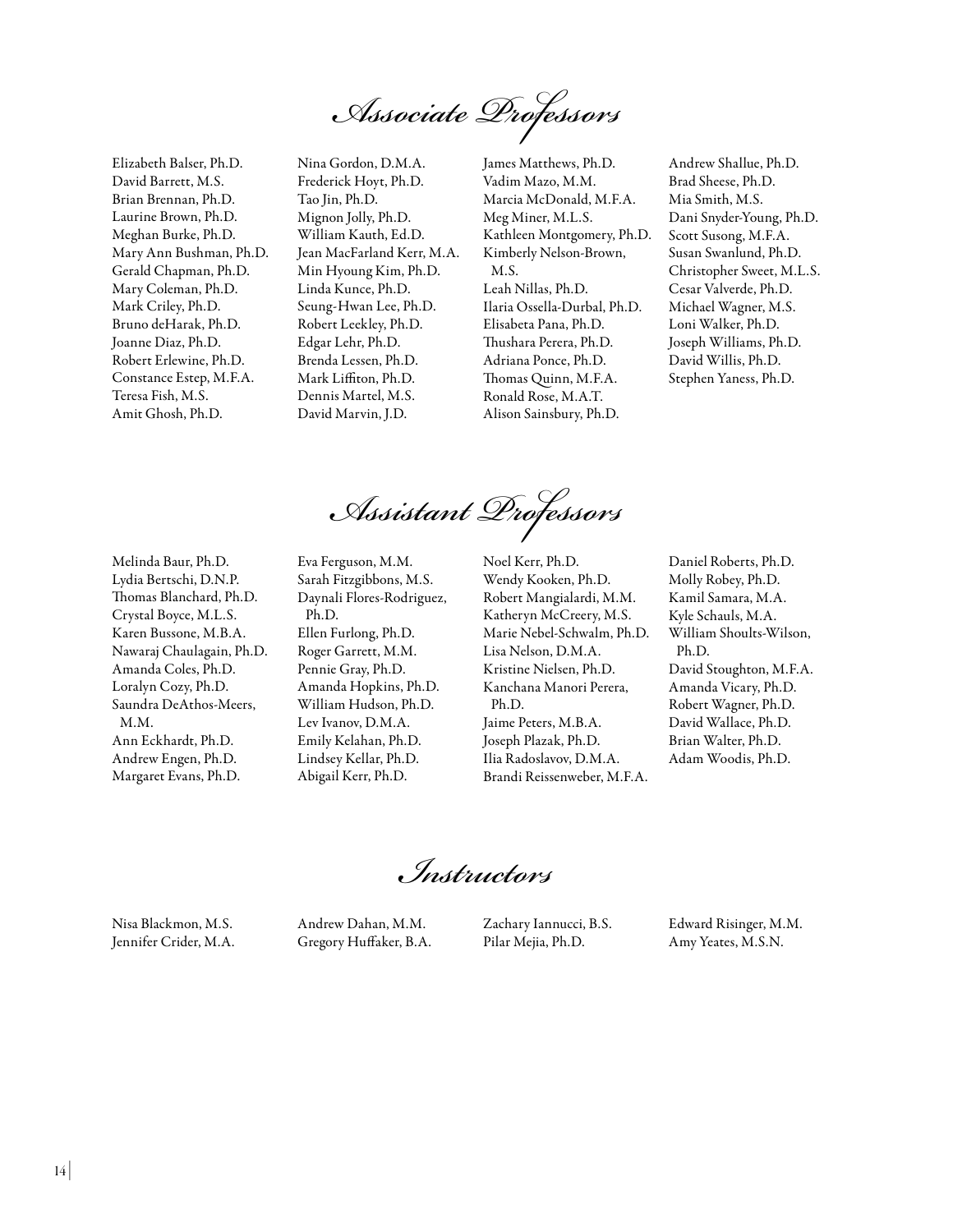*Prior to and during the Commencement ceremony, the Illinois Wesleyan Alumni Association will sponsor a hospitality beverage tent which is located south of Shaw Hall on the east side of the Eckley Quadrangle. A first-aid station is located in Holmes Hall. In the Shirk Center these same services will be available in the lobby.*

*Before the ceremony, light refreshments may be purchased at Hattie's and Tommy's in the Hansen Student Center and the Coffee Shoppe in Memorial Center. The University Bookstore in the Hansen Student Center offers many items for sale.*

> *Near the Eckley Quadrangle, restrooms are located on the first floor of the following buildings: Shaw Hall, Center for Liberal Arts (wheelchair accessible), Memorial Center, and Holmes Hall. In the Shirk Center, the restrooms are located to the north of the lobby.*

*Following the ceremony, the Illinois Wesleyan Alumni Association invites you to a short reception in the tents on Eckley Quadrangle. If the ceremony is in the Shirk Center, the reception will be outside of the Activity Center and in the Practice Gym. Faculty look forward to greeting the graduates and their families during the reception.* 

*Senior marshals for the Commencement ceremony are Professor Rebecca Roesner and Associate Provost Frank Boyd. Student marshals are Alex Stogin '18 and Hallie Shanley '18 representing the Junior Class Officers.*

*•*